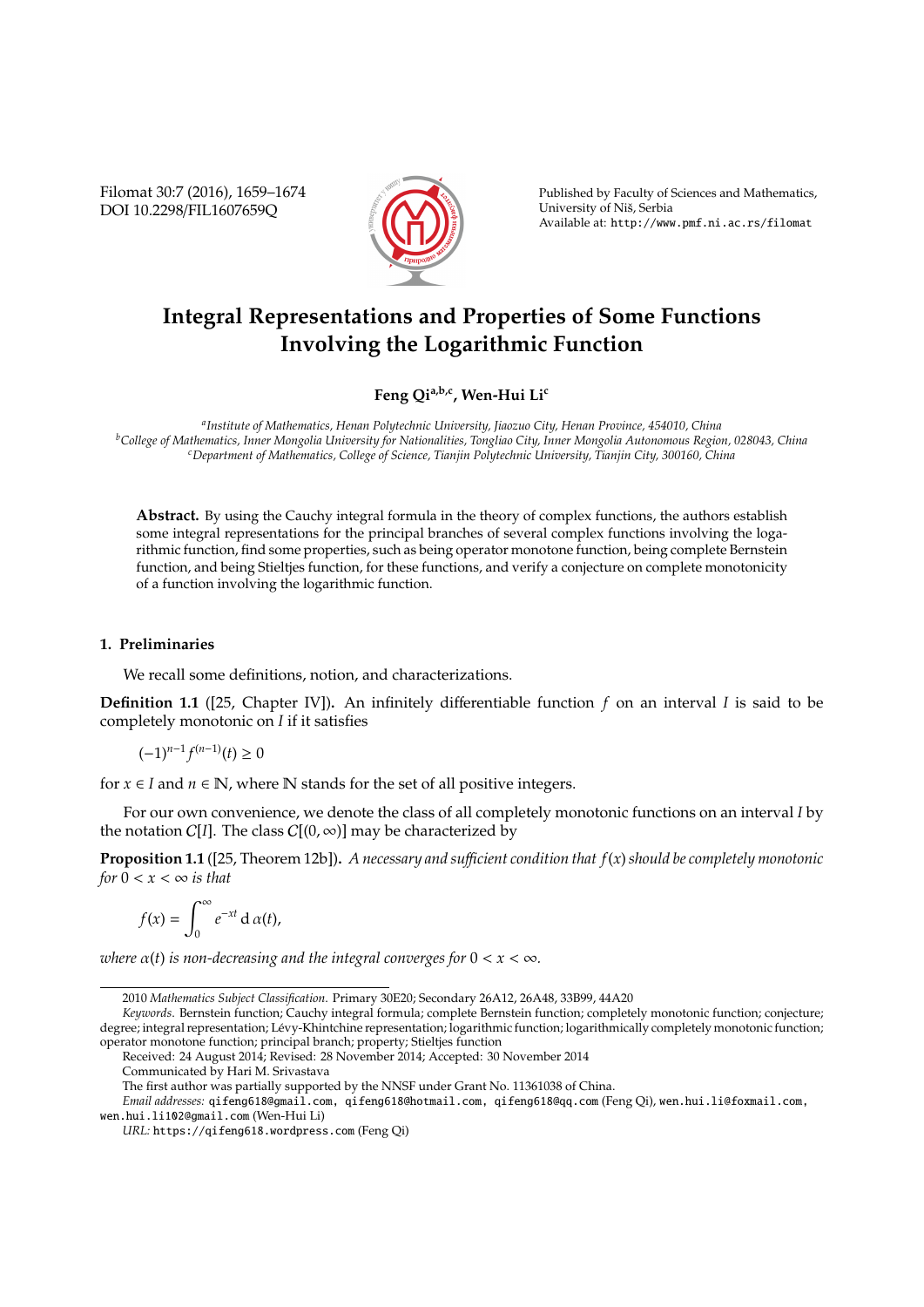**Definition 1.2** ([9, 14, 20]). Let  $f(x)$  be a completely monotonic function on  $(0, \infty)$  and denote

$$
f(\infty) = \lim_{x \to \infty} f(x).
$$

If for some  $r \in \mathbb{R}$  the function  $x^r[f(x) - f(\infty)]$  is completely monotonic on  $(0, \infty)$  but  $x^{r+\varepsilon}[f(x) - f(\infty)]$  is not for any positive number  $\varepsilon > 0$ , then we say that the number r is the completely monotonic degree of  $f(x)$ with respect to  $x \in (0, \infty)$ ; if for all  $r \in \mathbb{R}$  each and every  $x^r[f(x) - f(\infty)]$  is completely monotonic on  $(0, \infty)$ , then we say that the completely monotonic degree of  $f(x)$  with respect to  $x \in (0, \infty)$  is  $\infty$ .

For convenience and simplicity, the notation

$$
\deg_{\text{cm}}^x[f(x)]
$$

was designed in [6, p. 9890] to denote the completely monotonic degree of  $f(x)$  with respect to  $x \in (0, \infty)$ . Completely monotonic functions on  $(0, \infty)$  of degree  $r \ge 0$  with respect to x can be characterized by [11, Remark 1.6] which may be reformulated as follows.

**Proposition 1.2.** *Let*  $f(x)$  *be a completely monotonic function on*  $(0, \infty)$  *and* 

$$
\Gamma(z) = \int_0^\infty t^{z-1} e^{-t} \, \mathrm{d} \, t
$$

*for*  $\Re(z) > 0$  *stand for the classical Euler's gamma function. Then*  $\deg_{cm}^t[f(t)] = r \ge 0$  *if and only if* 

$$
f(x) = \int_0^{\infty} \left[ \frac{1}{\Gamma(\alpha)} \int_0^s (s - \tau)^{\alpha - 1} d\mu_{\alpha}(\tau) \right] e^{-xs} ds
$$

*converges for all*  $0 \le \alpha \le r$  *and*  $0 < x < \infty$ *, where*  $\mu_\alpha(\tau)$  *is a family of non-negative measures on*  $(0, \infty)$  *if and only if*  $0 \leq \alpha \leq r$ .

*Remark* 1.1. It was proved in [14, Section 1.5] that the completely monotonic degree  $\deg_{\text{cm}}^x[f(x)]$  equals  $\infty$ if and only if  $f(x)$  is nonnegative and identically constant.

*Remark* 1.2*.* For more information and recent results on the gamma function Γ(*z*), please refer to [13] and closely related references therein.

**Definition 1.3** ([1, 2, 7, 15, 16, 19, 21])**.** An infinitely differentiable and positive function *f* is said to be logarithmically completely monotonic on an interval *I* if

$$
(-1)^k[\ln f(x)]^{(k)} \ge 0
$$

hold on *I* for all  $k \in \mathbb{N}$ .

**Definition 1.4** ([23, Definition 2.1]). If a function  $f : (0, \infty) \to [0, \infty)$  can be written in the form

$$
f(x) = \frac{a}{x} + b + \int_0^{\infty} \frac{1}{s + x} d\mu(s),
$$
 (1.1)

where *a*, *b* are non-negative constants and  $\mu$  is a measure on  $(0, \infty)$  such that  $\int_0^\infty$  $\frac{1}{1+s}$  d  $\mu(s) < \infty$ , then we say that *f* is a Stieltjes function.

**Proposition 1.3** ([2, 7, 15])**.** *The inclusions*

$$
\mathcal{L}[I] \subset C[I] \quad and \quad S \setminus \{0\} \subset \mathcal{L}[(0,\infty)] \tag{1.2}
$$

*are valid, where* S*,* L[*I*]*, and* C[*I*] *denote respectively the set of all Stieltjes functions, the set of all logarithmically completely monotonic functions on an interval I, and the set of all completely monotonic functions on I.*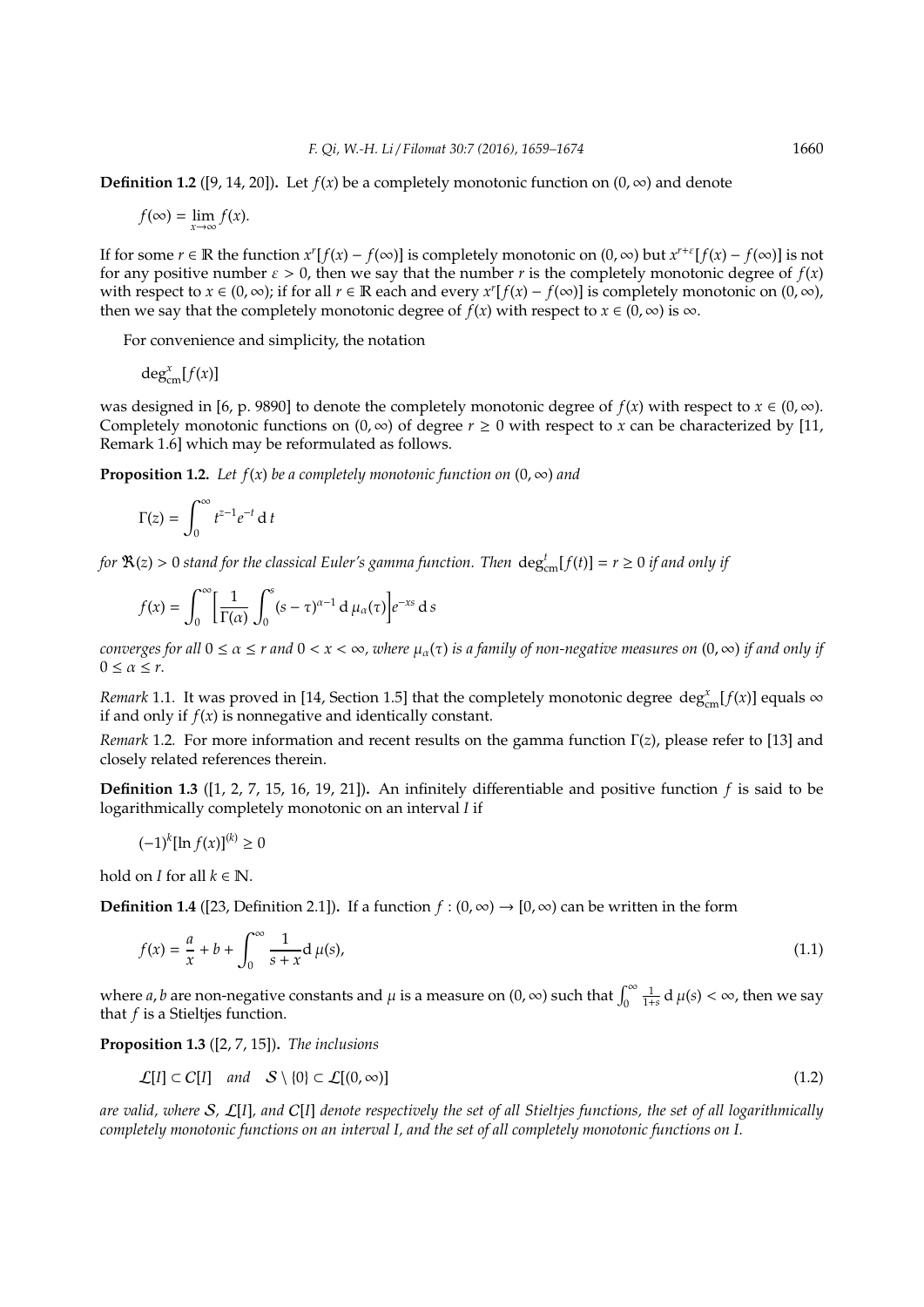**Definition 1.5** ([23]). An infinitely differentiable function  $f: I \rightarrow [0, \infty)$  is called a Bernstein function on an interval *I* if  $f'(t)$  is completely monotonic on *I*.

We denote the group of all Bernstein functions on an interval *I* by B[*I*].

**Proposition 1.4** ([23, Theorem 3.2]). *A function*  $f : (0, \infty) \to [0, \infty)$  *is a Bernstein function if and only if it admits the representation*

$$
f(x) = a + bx + \int_0^{\infty} \left(1 - e^{-xt}\right) \mathrm{d} \,\mu(t),\tag{1.3}
$$

 $\omega$  *where*  $a, b \ge 0$  and  $\mu$  *is a measure on*  $(0, \infty)$  *satisfying*  $\int_0^\infty \min\{1, t\} d\mu(t) < \infty$ *. In particular, the triplet*  $(a, b, \mu)$ *determines f uniquely and vice versa.*

The formula (1.3) is called Lévy-Khintchine representation of  $f$ . The representing measure  $\mu$  and the characteristic triplet  $(a, b, \mu)$  from (1.3) are often respectively called Lévy measure and Lévy triplet of the Bernstein function *f*.

**Definition 1.6** ([23, Definition 6.1]). If Lévy measure  $\mu$  from (1.3) has a completely monotonic density  $m(t)$ with respect to Lebesgue measure, that is, the integral representation

$$
f(x) = a + bx + \int_0^\infty \left(1 - e^{-xt}\right) m(t) dt
$$

holds for  $a, b \ge 0$ , where  $m(t)$  is a completely monotonic function on  $(0, \infty)$  and satisfies  $\int_0^\infty \min\{1, t\} m(t) dt <$ ∞, then *f* is said to be a complete Bernstein function on (0, ∞).

We denote the collection of all complete Bernstein functions on  $(0, \infty)$  by  $C\mathcal{B}$ .

**Definition 1.7** ([23, Definition 8.1]). If the function  $tm(t)$  is completely monotonic on  $(0, \infty)$ , then *f* is said to be a Thorin-Bernstein function on  $(0, \infty)$ .

We use  $\mathcal{T}\mathcal{B}$  to denote the class of all Thorin-Bernstein functions on  $(0, \infty)$ .

**Definition 1.8** ([9, 20] and [22, Definition 1.4]). If  $\deg_{cm}^t[m(t)] = r$  for some  $r \ge 0$ , then *f* is said to be a complete Bernstein function of degree *r*, or say, the scalar *r* is said to be the degree of the complete Bernstein function  $f$  on  $(0, \infty)$ .

Similar to  $\deg_{\text{cm}}^t[f(t)]$ , we use the notation

$$
\deg^t_{\text{cb}}[f(t)]
$$

to represent the degree of the complete Bernstein function  $f$  on  $(0, \infty)$ .

**Definition 1.9** ([3, Definition 2]). Let  $\mathbb{M}_n^+$  denote the space of  $n \times n$  complex Hermitian positive semi-definite matrices with the usual ordering that *A* ≤ *B* means that *B* − *A* is a positive matrix. For a real function *f* on an interval *I*, if *D* is a diagonal matrix diag( $\lambda_1, \lambda_2, ..., \lambda_n$ ), then define  $f(D) = diag(f(\lambda_1), f(\lambda_2), ..., f(\lambda_n))$ . If *A* is an Hermitian matrix with eigenvalues belonging to *I*, then define  $f(A) = U f(D)U^H$ , where  $A = U D U^H$ and the diagonal matrix *D* is constituted by the eigenvalues of *A*, with *U* being a unitary matrix and *U<sup>H</sup>* being the conjugate transpose of *U*. A function  $f: I \to (0, \infty)$  is said to be matrix monotone of order *n* if *A* ≤ *B* implies  $f(A)$  ≤  $f(B)$ , where  $A, B \in \mathbb{M}_n^+$  and the eigenvalues of *A* and *B* are contained in the interval *I*. If for every  $n \geq 1$  a function *f* on an interval *I* is always matrix monotone of order *n*, then *f* is said to be operator monotone on *I*.

We use OM[*I*] to denote the set of all operator monotone functions on an interval *I*.

Because [23, Theorem 7.3] reads that a (non-trivial) function *f* is a complete Bernstein function if and only if  $\frac{1}{f}$  is a (non-trivial) Stieltjes function, we may define a new notion "degree of Stieltjes function" as follows.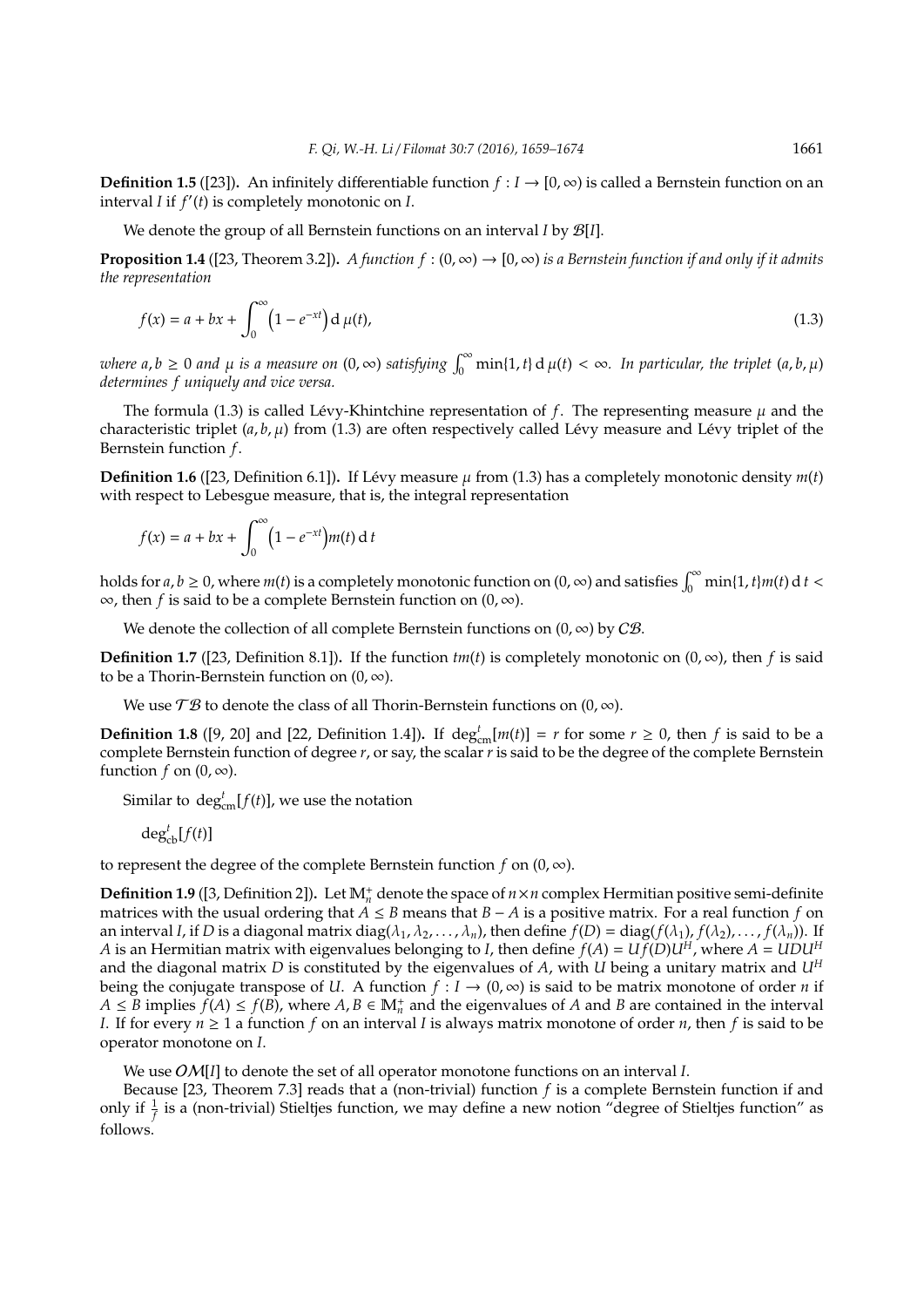**Definition 1.10.** Let  $f(t)$  be a Stieltjes function. If  $\deg_{cb}^t\left[\frac{1}{f(t)}\right] = r$  for some  $r \ge 0$ , then  $f(t)$  is said to be a Stieltjes function of degree *r*, or say, the scalar *r* is said to be the degree of the Steltjes function *f* on  $(0, \infty)$ .

Similar to the above mentioned  $\deg_{cm}^t[f(t)]$  and  $\deg_{cb}^t[f(t)]$ , we use

 $\deg_s^t[f(t)]$ 

to represent the degree of the Stieltjes function *f*.

*Remark* 1.3*.* Since a complete Bernstein function is of degree ∞ if and only if it is a linear function *a* + *bx* with  $a, b \ge 0$ , see [22], then  $\deg_s^x[f(x)] = \infty$  if and only if  $\tilde{f}(x) = \frac{1}{a + bx}$  for  $(a, b) \in [0, \infty) \times [0, \infty) \setminus \{(0, 0)\}.$ 

It is stated in [23, Theorem 12.17] that the families of complete Bernstein factions and positive operator monotone functions on  $(0, \infty)$  coincide. Therefore, we may introduce a new notion "degree of a positive" operator monotone function" as follows.

**Definition 1.11.** Let  $f(t)$  be a positive operator monotone function on  $(0, \infty)$ . If  $\deg_{cb}^t[f(t)] = r$  for some  $r \geq 0$ , then  $f(t)$  is said to be a positive operator monotone function of degree *r*, or say, the scalar *r* is said to be the degree of the positive operator monotone function  $f$  on  $(0, \infty)$ .

Similar to the above mentioned  $\deg_{\text{cm}}^t[f(t)]$ ,  $\deg_{\text{cb}}^t[f(t)]$ , and  $\deg_s^t[f(t)]$ , we use

 $\deg_{\text{op}}^t[f(t)]$ 

to represent the degree of a positive operator monotone function *f*.

*Remark* 1.4. As mentioned above, a complete Bernstein function is of degree  $\infty$  if and only if it is a linear function  $a + bx$  with  $a, b \ge 0$ , see [22], then  $\deg_{\text{op}}^x[f(x)] = \infty$  if and only if  $\tilde{f}(x) = a + bx$  for  $a, b \ge 0$ .

# **2. Motivation and Main Results**

Now we simply summarize up the motivation of this paper. In [10], the double inequality

$$
\frac{x^2+1}{x+1} < \Gamma(x+1) < \frac{x^2+2}{x+2} \tag{2.1}
$$

for  $x \in (0, 1)$  was obtained. In [24, Theorem 1], the double inequality (2.1) was generalized as the following monotonicity.

**Theorem 2.1.** *The function*

$$
Q(x) = \frac{\ln \Gamma(x+1)}{\ln(x^2+1) - \ln(x+1)}
$$

*is strictly increasing on* (0, 1)*, with the limits*

$$
\lim_{x \to 0^+} Q(x) = \gamma \quad and \quad \lim_{x \to 1^-} Q(x) = 2(1 - \gamma),
$$

*where*  $\gamma = 0.57...$  *denotes Euler-Mascheroni's constant.* 

In [24, Section 5], the following problem and conjectures were posed.

**Problem 2.1** ([24, Section 5.1])**.** *What is the largest number* τ (*or the smallest number* τ*, respectively*)*, with* 1 < τ < 6*, for the function*

$$
f_{\tau}(x) = \begin{cases} \frac{\ln \Gamma(x+1)}{\ln(x^2 + \tau) - \ln(x+\tau)}, & x \neq 1\\ (1+\tau)(1-\gamma), & x = 1 \end{cases}
$$

*on* (0, ∞)*, where* γ = 0.577 . . . *denotes Euler-Mascheroni's constant, to be strictly increasing* (*or decreasing, respectively*) *on* (0, 1)*?*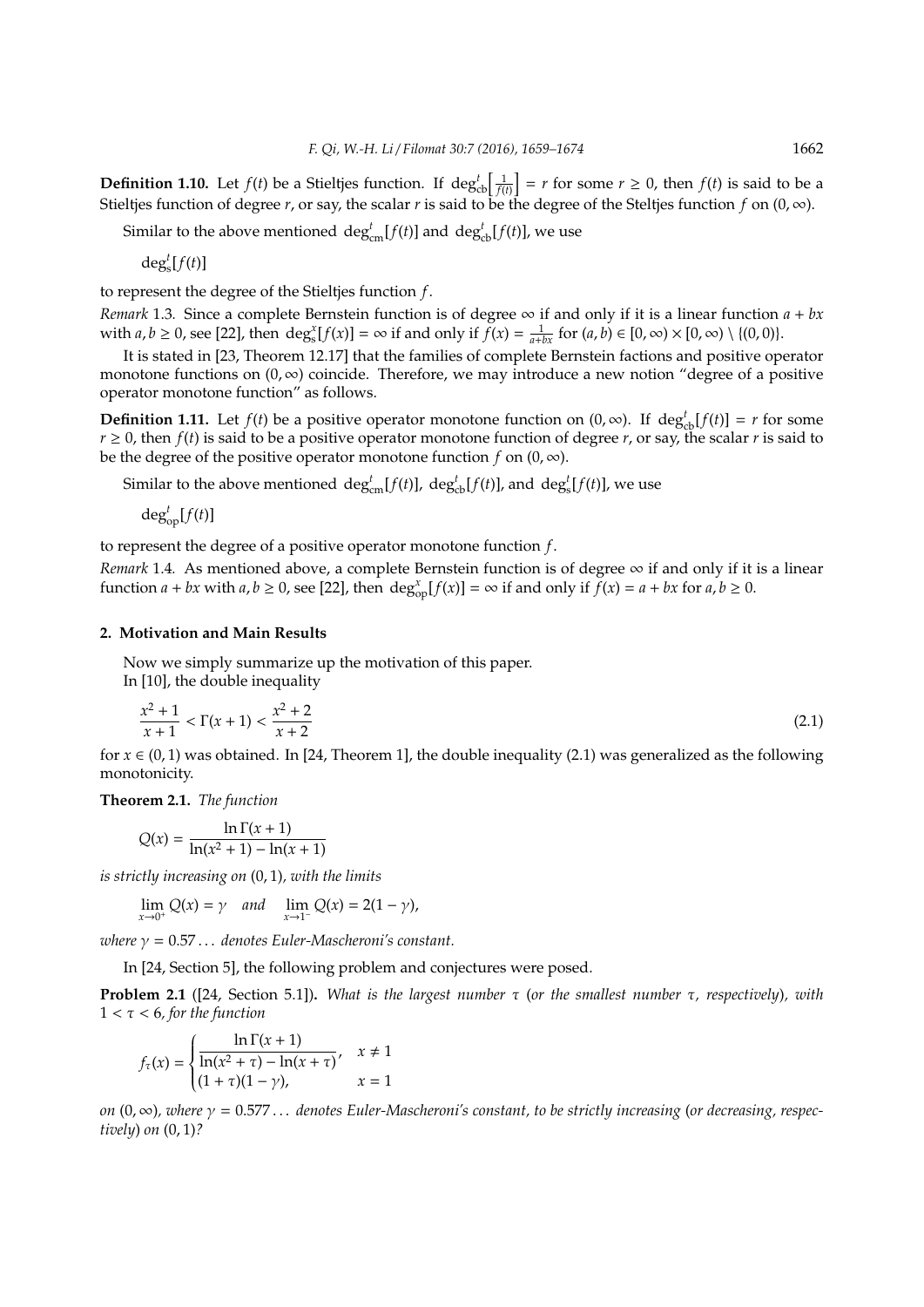**Conjecture 2.1** ([24, Section 5.2]). *The function*  $f_1(x)$  *is strictly increasing not only on* (0, 1) *but also on* (0,  $\infty$ ).

**Conjecture 2.2** ([24, Section 5.2]). *For*  $\tau \geq 0$ *, the function* 

$$
g_{\tau}(x) = \begin{cases} \frac{\ln \Gamma(x)}{\ln(x^2 + \tau) - \ln(x + \tau)}, & x \neq 1\\ -(1 + \tau)\gamma, & x = 1 \end{cases}
$$

*is strictly increasing on*  $(0, \infty)$ *.* 

**Conjecture 2.3** ([24, Section 5.2]). *For*  $\tau \ge 0$ , *let* 

$$
h_{\tau}(x) = \begin{cases} \frac{\ln x}{\ln(x^2 + \tau) - \ln(x + \tau)}, & x \neq 1\\ 1 + \tau, & x = 1 \end{cases}
$$
 (2.2)

*on*  $(0, \infty)$ *. The function*  $h_1(x) = h(x)$  *is completely monotonic on*  $(0, \infty)$ *.* 

Problem 2.1 was answered in [12] and the answer reads that the function  $f_{\tau}(x)$  is increasing on (0, 1) if and only if  $0 \le \tau < \frac{6\gamma}{\pi^2-12\gamma} = 1.176...$  and that it is decreasing on  $(0,1)$  if and only if  $\tau \ge \frac{\pi^2-6\gamma}{18-12\gamma-\pi^2} = 5.321...$ Conjecture 2.1 was confirmed by [8, Theorem 1]. Consequently, by the relation

$$
h_{\tau}(x)+g_{\tau}(x)=f_{\tau}(x),
$$

it follows that the function  $q_1(x)$  is increasing on  $(0, \infty)$ , which is a partial verification to Conjecture 2.2 for  $0 \leq \tau \leq 1$ . However, since

 $g_{1000}(10) - g_{1000}(5) = \frac{\ln(362880)}{\ln(1100) - \ln(1010)} - \frac{\ln(24)}{\ln(1025) - \ln(1005)} < 0,$ 

Conjecture 2.2 is not always true. Therefore, we modify Conjecture 2.2 as the following open problem.

**Problem 2.2.** *What is the numbers*  $\tau_1 > \tau_0 > 1$  *such that,* 

- 1. *when*  $0 \le \tau \le \tau_0$ , the function  $g_\tau(x)$  is increasing on  $(0, \infty)$ ?
- 2. *when*  $\tau_1 > \tau > \tau_0$ , the function  $g_\tau(x)$  is not monotonic on  $(0, \infty)$ ?
- 3. *when*  $\tau \geq \tau_1$ , the function  $q_{\tau}(x)$  is decreasing on  $(0, \infty)$ ?

The aim of this paper is to verify Conjecture 2.3. To attain our aim, we need the following knowledge. It is easy to obtain that  $\lim_{x\to\infty} h(x) = 1$ . Let

$$
H(x) = h(x) - 1 = \begin{cases} \frac{\ln x + \ln(1 + x) - \ln(1 + x^2)}{\ln(1 + x^2) - \ln(1 + x)}, & x \neq 1, \\ 1, & x = 1. \end{cases}
$$
(2.3)

As usual, we use ln *x* for the logarithmic function having base *e* and applied to the positive argument *x* > 0. Further, the principal branch of the holomorphic extension of  $\ln x$  from the open half-line (0,  $\infty$ ) to the cut plane

 $\mathcal{A} = \mathbb{C} \setminus (-\infty, 0]$ 

is denoted by

 $\ln z = \ln |z| + i \arg z$ ,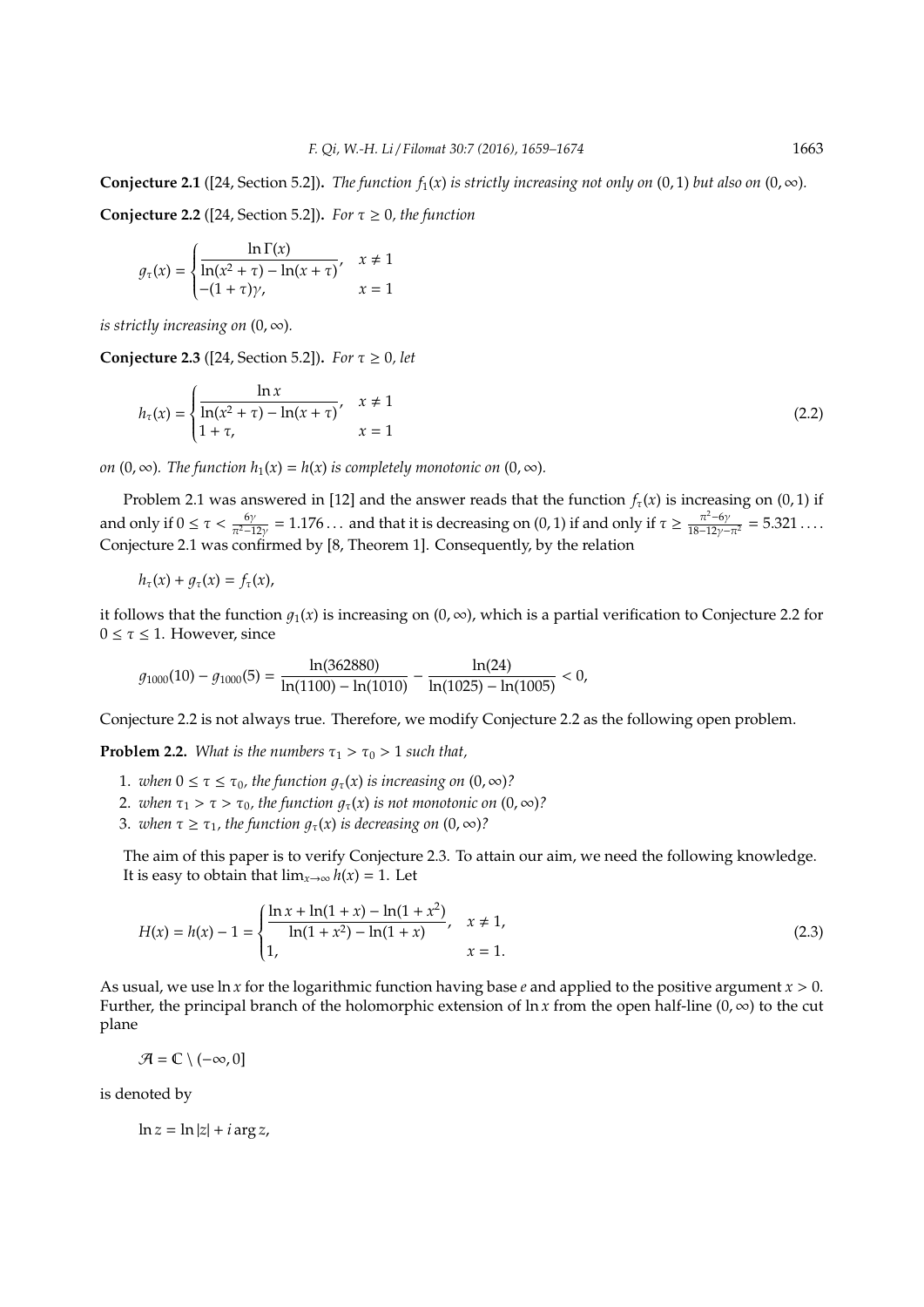where  $i = \sqrt{-1}$  and the principal value of the argument of *z* satisfies  $-π < arg z < π$ . It is not difficult to see that the principal branches of the holomorphic extensions of  $h(x)$  and  $H(z)$  to  $\mathcal A$  are

$$
h(z) = \begin{cases} \frac{\ln z}{\ln \frac{1+z^2}{1+z}}, & z \neq 1 \\ 2, & z = 1 \end{cases} \text{ and } H(z) = \begin{cases} \frac{\ln \frac{z(1+z)}{1+z^2}}{\ln \frac{1+z^2}{1+z}}, & z \neq 1, \\ 1, & z = 1. \end{cases}
$$

By the Cauchy integral formula in the theory of complex functions, we will obtain more and stronger results than Conjecture 2.3, which can be formulated as the following theorems.

# **Theorem 2.2.** *For*  $z \in \mathcal{A}$ *,*

√

1. *the principal branch of the complex function zH*(*z*) *has an integral representation*

$$
zH(z) = \int_0^\infty \frac{\rho(t)}{t+z} \, \mathrm{d}\, t,\tag{2.4}
$$

*where*

$$
\rho(t) = \begin{cases}\n\frac{t}{\ln \frac{1+t^2}{1-t}}, & 0 < t < 1 \\
0, & t = 1 \\
\frac{t \ln \frac{t(1+t^2)}{t-1}}{\left(\ln \frac{1+t^2}{t-1}\right)^2 + \pi^2}, & 1 < t < 1 + \sqrt{2} \\
\frac{t \ln \frac{1+t^2}{t(t-1)}}{\left(\ln \frac{1+t^2}{t-1}\right)^2 + \pi^2}, & 1 + \sqrt{2} \le t < \infty\n\end{cases}
$$

*is non-negative on*  $(0, \infty)$ *;* 

2. *the principal branch of the complex function*  $\frac{1}{z^2H(z)}$  *has an integral representation* 

$$
\frac{1}{z^2H(z)} = \int_0^\infty \frac{\rho(t)}{\varrho(t)} \frac{1}{t+z} \, \mathrm{d}t,\tag{2.5}
$$

*where*

$$
\varrho(t) = \begin{cases} \frac{t\left\{\left[\ln\frac{1+t^2}{t(1-t)}\right]^2 + \pi^2\right\}}{\left(\ln\frac{1+t^2}{1-t}\right)^2}, & 0 < t < 1\\ t, & t = 1\\ \frac{t\left\{\left[\ln\frac{1+t^2}{t-1}\ln\frac{1+t^2}{t(t-1)} + 2\pi^2\right]^2 + \left[\pi\ln\frac{t(1+t^2)}{t-1}\right]^2\right\}}{\left[\left(\ln\frac{1+t^2}{t-1}\right)^2 + \pi^2\right]^2}, & 1 < t < 1 + \sqrt{2}\\ \frac{t\left[\ln\frac{1+t^2}{t(t-1)}\right]^2}{\left(\ln\frac{1+t^2}{t-1}\right)^2 + \pi^2}, & 1 + \sqrt{2} \le t < \infty \end{cases}
$$

*is positive on*  $(0, \infty)$ *;* 

3. *the principal branch of the complex function h*(*z*) *has an integral representation*

$$
H(z) = h(z) - 1 = \int_0^\infty \left[ \int_0^\infty \frac{\rho(u)}{u} \left( 1 - e^{-tu} \right) du \right] e^{-tz} dt; \tag{2.6}
$$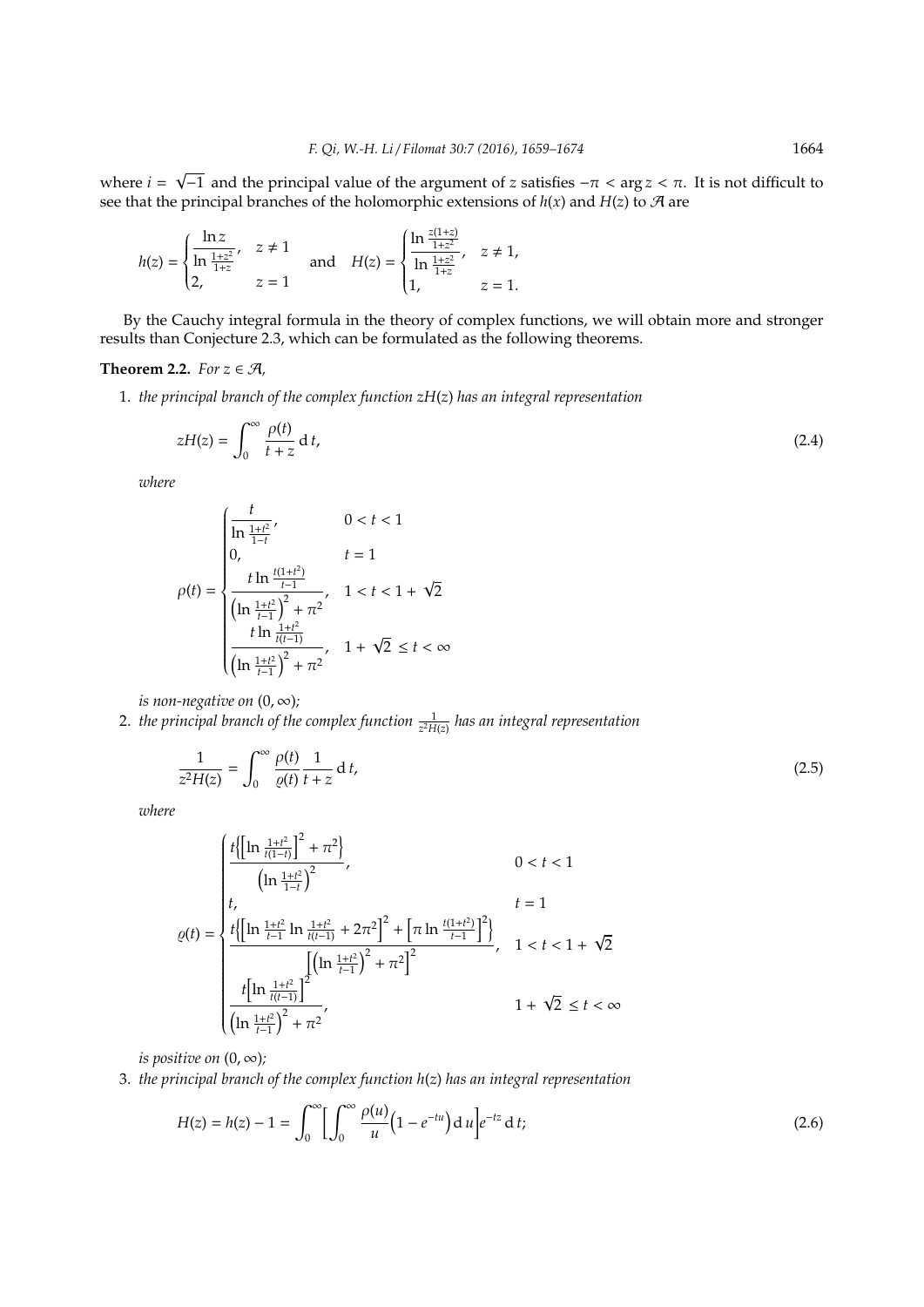4. *the principal branch of the complex function* <sup>1</sup> *H*(*z*) *has an integral representation*

$$
\frac{1}{H(z)} = z \int_0^\infty \frac{\rho(t)}{\varrho(t)} dt - \int_0^\infty \left(1 - e^{-zt}\right) \left[\int_0^\infty \frac{u^2 \rho(u)}{\varrho(u)} e^{-ut} du\right] dt.
$$
\n(2.7)

**Theorem 2.3.** *For*  $x \in (0, \infty)$  *and*  $z \in \mathcal{A}$ *,* 

1.  $h(x)$ ,  $H(x) \in C[(0, \infty)]$ , with the same integral representation (2.6) and

$$
H(z) = \frac{1}{z} \int_0^\infty \frac{\rho(t)}{t} dt - \int_0^\infty \frac{\rho(t)}{t(t+z)} dt
$$
\n(2.8)

*and of degree*

$$
\deg_{\text{cm}}^x[h(x)] = \deg_{\text{cm}}^x[H(x)] = 1;
$$
\n(2.9)

- 2.  $\frac{1}{H(x)} \in \mathcal{B}[(0,\infty)]$  and  $H(x) \in \mathcal{L}[(0,\infty)]$ ;
- 3. *xH*(*x*) ∈ S *and xH*(*x*) ∈ L[(0, ∞)]*, with the integral representation* (2.4) *and of degree*

$$
\deg_s^x[xH(x)] = 0;\t\t(2.10)
$$

 $4.$   $\frac{1}{xH(x)}$  ∈ CB and  $\frac{1}{xH(x)}$  ∈ OM[(0, ∞)], with Lévy-Khintchine representation

$$
\frac{1}{zH(z)} = \int_0^\infty \left[ \int_0^\infty \frac{u\rho(u)}{\varrho(u)} e^{-tu} du \right] \left( 1 - e^{-zt} \right) dt \tag{2.11}
$$

*and of degree*

$$
\deg_{cb}^{x} \left[ \frac{1}{xH(x)} \right] = 0 \quad and \quad \deg_{cp}^{x} \left[ \frac{1}{xH(x)} \right] = 0; \tag{2.12}
$$

5.  $\frac{1}{x^2H(x)} \in S$  and  $\frac{1}{x^2H(x)} \in \mathcal{L}[(0,\infty)]$ , with the integral representation (2.5) and of degree

$$
\deg_s^x \left[ \frac{1}{x^2 H(x)} \right] = 0; \tag{2.13}
$$

6.  $x^2H(x)$  ∈ CB and  $x^2H(x)$  ∈ OM[(0, ∞)], with Lévy-Khintchine representation

$$
z^{2}H(z) = \int_{0}^{\infty} \left[ \int_{0}^{\infty} u\rho(u)e^{-tu} du \right] (1 - e^{-zt}) dt
$$
 (2.14)

*and of degree*

$$
\deg_{cb}^{x}[x^2H(x)] = 0 \quad and \quad \deg_{op}^{x}[x^2H(x)] = 0. \tag{2.15}
$$

# **3. Remarks**

Before proving Theorems 2.2 and 2.3, we supply some remarks on them. *Remark* 3.1*.* It is listed in [23, Proposition 7.1] and [23, p. 96] that for  $f(x) > 0$ ,

- 1. *f* ∈ *CB* if and only if  $\frac{x}{f(x)}$  ∈ *CB*,
- 2.  $f(x) \in \mathcal{CB}$  if and only if  $\frac{1}{f(1/x)} \in \mathcal{CB}$ ,
- 3.  $f(x) \in \mathcal{CB}$  if and only if  $xf\left(\frac{1}{x}\right) \in \mathcal{CB}$ ,
- 4.  $f(x) \in S$  if and only if  $\frac{1}{f(1/x)} \in S$ ,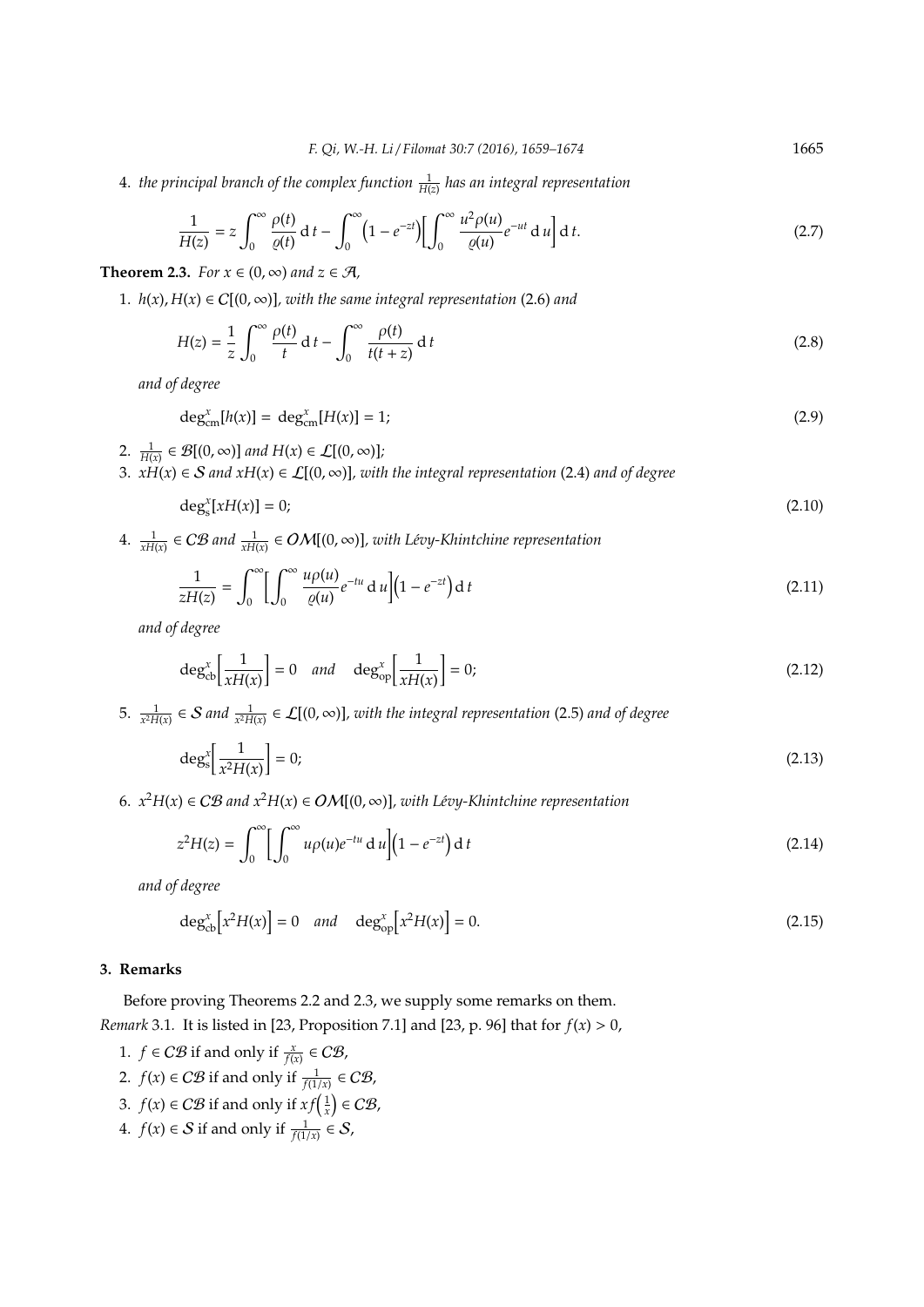- 5.  $f(x) \in S$  if and only if  $\frac{1}{xf(x)} \in S$ ,
- 6.  $f(x) \in S$  if and only if  $\frac{f(x)}{\epsilon f(x)+1} \in S$  for all  $\epsilon > 0$ .

From these properties and the fact that  $H\left(\frac{1}{x}\right) = \frac{1}{H(x)}$ , it follows that

- 1.  $\frac{1}{xH(x)} \in C\mathcal{B}$  if and only if  $x^2H(x) \in C\mathcal{B}$ ,
- 2.  $xH(x) \in S$  if and only if  $\frac{1}{x^2H(x)} \in S$ ,
- 3. *xH(x)*  $\in$  *S* if and only if  $\frac{xH(x)}{\epsilon xH(x)+1} \in$  *S* for all  $\epsilon$  > 0.

*Remark* 3.2. Corollary 7.4 in [23] states that  $0 < g \in S$  if and only if  $g(0^+)$  exists in  $[0, \infty]$  and  $g$  extends analytically to  $\mathcal A$  such that  $\mathfrak I(z)\mathfrak I(q(z)) \leq 0$ . This means that

$$
\mathfrak{I}(z)\mathfrak{I}(zH(z)) \le 0, \quad \mathfrak{I}(z)\mathfrak{I}\left(\frac{1}{x^2H(x)}\right) \le 0, \quad \text{and} \quad \mathfrak{I}(z)\mathfrak{I}\left(\frac{zH(z)}{\epsilon zH(z)+1}\right) \le 0
$$

for all  $\epsilon > 0$  and  $z \in \mathcal{A}$ . Geometrically speaking, the three Stieltjes functions  $zH(z)$ ,  $\frac{1}{x^2H(x)}$ , and  $\frac{zH(z)}{\epsilon zH(z)+1}$  for all  $\epsilon > 0$  map the upper half-plane to the lower half-plane and vice versa.

*Remark* 3.3. Find all  $\tau > 0$  such that the function  $h_{\tau}(x)$  defined by (2.2) is completely monotonic on  $(0, \infty)$ .

# **4. Lemmas**

In order to prove our main results, the following lemmas are necessary.

**Lemma 4.1** (Cauchy integral formula [5, p. 113])**.** *Let D be a bounded domain with piecewise smooth boundary. If f*(*z*) *is analytic on D, and f*(*z*) *extends smoothly to the boundary of D, then*

,

$$
f(z) = \frac{1}{2\pi i} \oint_{\partial D} \frac{f(w)}{w - z} \, \mathrm{d} \, w, \quad z \in D.
$$

**Lemma 4.2.** *For z* =  $re^{\theta i} \in \mathcal{A}$ *, the complex function zH(z) uniformly tends to* 0 *as r* → ∞*.* 

*Proof.* By standard argument, we have

$$
\lim_{r \to \infty} |zH(z)|^2 = \lim_{r \to 0^+} \left| \frac{1}{z} H\left(\frac{1}{z}\right) \right|^2 = \lim_{r \to 0^+} \left| \frac{1}{zH(z)} \right|^2
$$
\n
$$
= \lim_{r \to 0^+} \frac{\left| \ln \left| \frac{1+z^2}{1+z} \right| + i \arg \frac{1+z^2}{1+z} \right|^2}{\left| z \right|^2 \left| \ln \left| \frac{z(1+z)}{1+z^2} \right| + i \arg \frac{z(1+z)}{1+z^2} \right|^2}
$$
\n
$$
= \lim_{r \to 0^+} \frac{\left| \ln \left| \frac{1+z^2}{1+z} \right| \right|^2 + \left| \arg \frac{1+z^2}{1+z} \right|^2}{\left| z \right|^2 \left[ \left| \ln \left| \frac{z(1+z)}{1+z^2} \right| \right|^2 + \left| \arg \frac{z(1+z)}{1+z^2} \right|^2 \right]}
$$
\n
$$
= \lim_{r \to 0^+} \frac{\left[ \frac{1}{2r} \ln \frac{1+2r \cos \theta + r^2}{1+2r^2 \cos(2\theta) + r^4} \right]^2 + \left[ \frac{1}{r} \arctan \frac{r(1-2r \cos \theta - r^2) \sin \theta}{1+r(1+r^2) \cos \theta + r^2 \cos(2\theta)} \right]^2}{\left[ \ln r + \frac{1}{2} \ln \frac{1+2r \cos \theta + r^2}{1+2r^2 \cos(2\theta) + r^4} \right]^2 + \left| \arg \frac{z(1+z)}{1+z^2} \right|^2}
$$

where

$$
\lim_{r \to 0^+} \left[ \frac{1}{2r} \ln \frac{1 + 2r \cos \theta + r^2}{1 + 2r^2 \cos(2\theta) + r^4} \right] = \cos \theta,
$$
  

$$
\lim_{r \to 0^+} \ln \frac{1 + 2r \cos \theta + r^2}{1 + 2r^2 \cos(2\theta) + r^4} = 0,
$$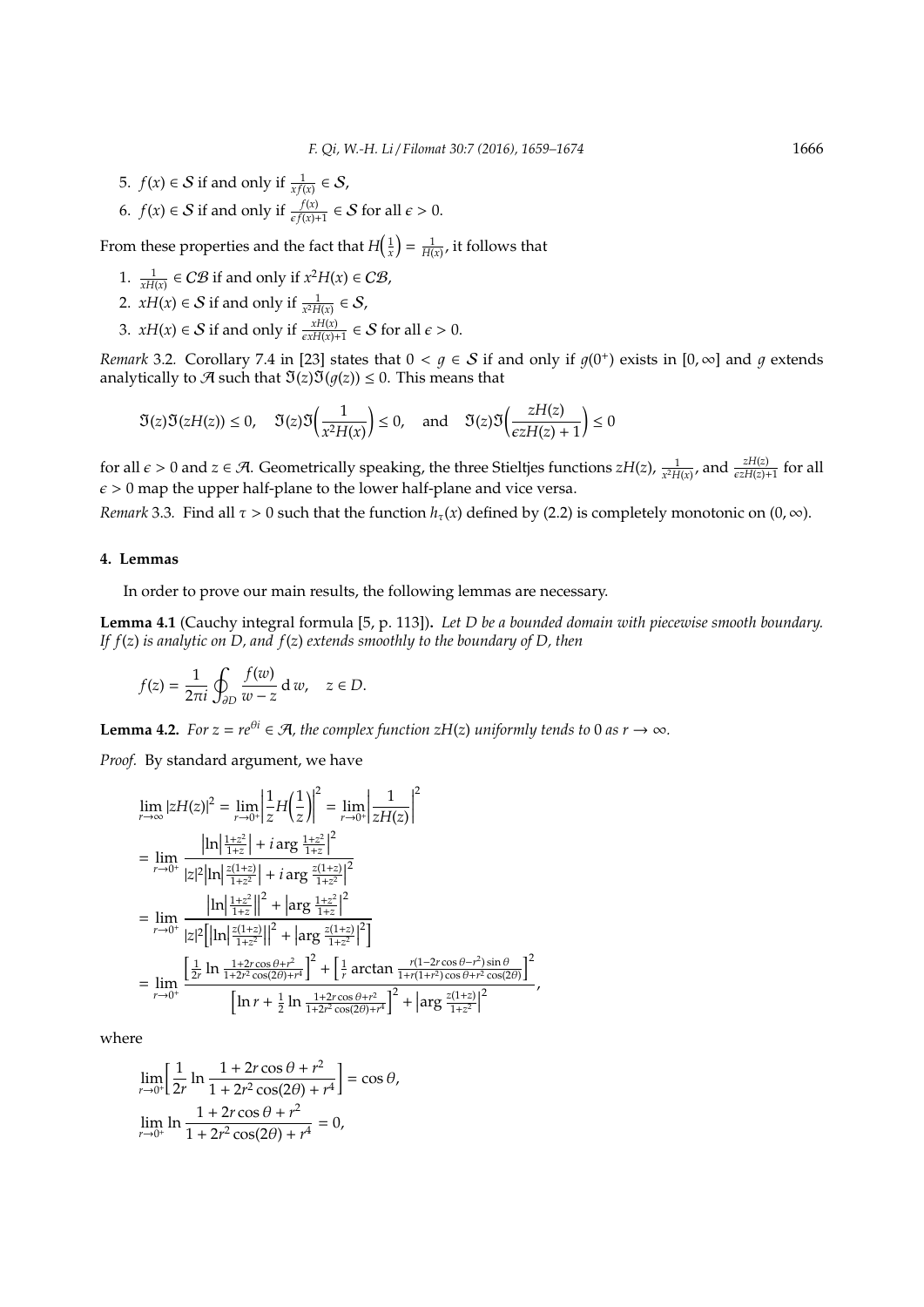$$
\lim_{r \to 0^+} \left[ \frac{1}{r} \arctan \frac{r(1 - 2r\cos\theta - r^2)\sin\theta}{1 + r(1 + r^2)\cos\theta + r^2\cos(2\theta)} \right] = \sin\theta,
$$

and  $0 \leq \left| \arg \frac{z(1+z)}{1+z^2} \right|$  $\left|\frac{\ln(1+z)}{1+z^2}\right|$  ≤ π. Further considering lim<sub>*r*→0</sub>+ ln *r* = −∞, Lemma 4.2 is thus proved.

**Lemma 4.3.** For  $z = re^{\theta i} \in \mathcal{A}$  and  $\theta \in \left[-\frac{\pi}{2}, \frac{\pi}{2}\right]$ , the complex function  $z^2H(z)$  uniformly tends to 0 as  $r \to 0^+$ . *Proof.* By the same argument as in the proof of Lemma 4.2, we have

$$
\lim_{r \to 0^{+}} \left| z^{2} H(z) \right|^{2} = \lim_{r \to 0^{+}} \left| z^{2} \frac{\ln \left| \frac{z(1+z)}{1+z^{2}} \right| + i \arg \frac{z(1+z)}{1+z^{2}}}{\ln \left| \frac{1+z^{2}}{1+z} \right| + i \arg \frac{1+z^{2}}{1+z}} \right|^{2}
$$
\n
$$
= \lim_{r \to 0^{+}} \frac{\left[ r \ln r + \frac{r}{2} \ln \frac{1+2r \cos \theta + r^{2}}{1+2r^{2} \cos(2\theta) + r^{4}} \right]^{2} + r^{2} \left| \arg \frac{z(1+z)}{1+z^{2}} \right|^{2}}{\left[ \frac{1}{2r} \ln \frac{1+2r \cos \theta + r^{2}}{1+2r^{2} \cos(2\theta) + r^{4}} \right]^{2} + \left[ \frac{1}{r} \arctan \frac{r(1-2r \cos \theta - r^{2}) \sin \theta}{1+r(1+r^{2}) \cos \theta + r^{2} \cos(2\theta)} \right]^{2}}
$$
\n
$$
= 0.
$$

The proof of Lemma 4.3 is complete.  $\square$ 

**Lemma 4.4.** When  $z = re^{\theta i} \in \mathcal{A}$ , the limits  $\lim_{z\to 0} \frac{1}{zH(z)} = 0$  for  $\theta \in \left[-\frac{\pi}{2}, \frac{\pi}{2}\right]$  and  $\lim_{z\to\infty} \frac{1}{z^2H(z)} = 0$  for  $\theta \in (-\pi, \pi)$ *converge uniformly.*

*Proof.* This follows from similar arguments as in proofs of Lemmas 4.2 and 4.3.  $\Box$ 

**Lemma 4.5.** *For*  $z \in \mathcal{A}$ *, the real and imaginary parts of the principal branch of the complex function zH(z) satisfy* 

$$
\lim_{\varepsilon \to 0^{+}} \Re((-t + \varepsilon i)H(-t + \varepsilon i)) = \begin{cases} \frac{t \ln \frac{1+t^{2}}{t(1-t)}}{\ln \frac{1+t^{2}}{1-t}}, & 0 < t < 1; \\ t, & t = 1; \\ \frac{t \left[\ln \frac{1+t^{2}}{t-1} \ln \frac{1+t^{2}}{t(t-1)} + 2\pi^{2}\right]}{\left(\ln \frac{1+t^{2}}{t-1}\right)^{2} + \pi^{2}}, & 1 < t < 1 + \sqrt{2}; \\ \frac{t \ln \frac{1+t^{2}}{t-1} \ln \frac{1+t^{2}}{t(t-1)}}{\left(\ln \frac{1+t^{2}}{t-1}\right)^{2} + \pi^{2}}, & 1 + \sqrt{2} \leq t < \infty \end{cases}
$$

*and*

$$
\lim_{\varepsilon \to 0^{+}} \mathfrak{I}((-t + \varepsilon i)H(-t + \varepsilon i)) = \begin{cases}\n-\frac{\pi t}{\ln \frac{1 + t^{2}}{1 - t}}, & 0 < t < 1; \\
0, & t = 1; \\
-\frac{\pi t \ln \frac{t(1 + t^{2})}{t - 1}}{\left(\ln \frac{1 + t^{2}}{t - 1}\right)^{2} + \pi^{2}}, & 1 < t < 1 + \sqrt{2}; \\
-\frac{\pi t \ln \frac{1 + t^{2}}{t(t - 1)}}{\left(\ln \frac{1 + t^{2}}{t - 1}\right)^{2} + \pi^{2}}, & 1 + \sqrt{2} \leq t < \infty.\n\end{cases}
$$
\n(4.1)

*Proof.* For  $t \in (0, \infty)$  and  $\varepsilon > 0$ , when  $z = -t + \varepsilon i$ , we have

$$
\ln \frac{1+z^2}{1+z} = \ln \frac{1+(-t+\varepsilon i)^2}{1-t+\varepsilon i} = \ln \frac{[1+(-t+\varepsilon i)^2](1-t-\varepsilon i)}{(1-t)^2+\varepsilon^2}
$$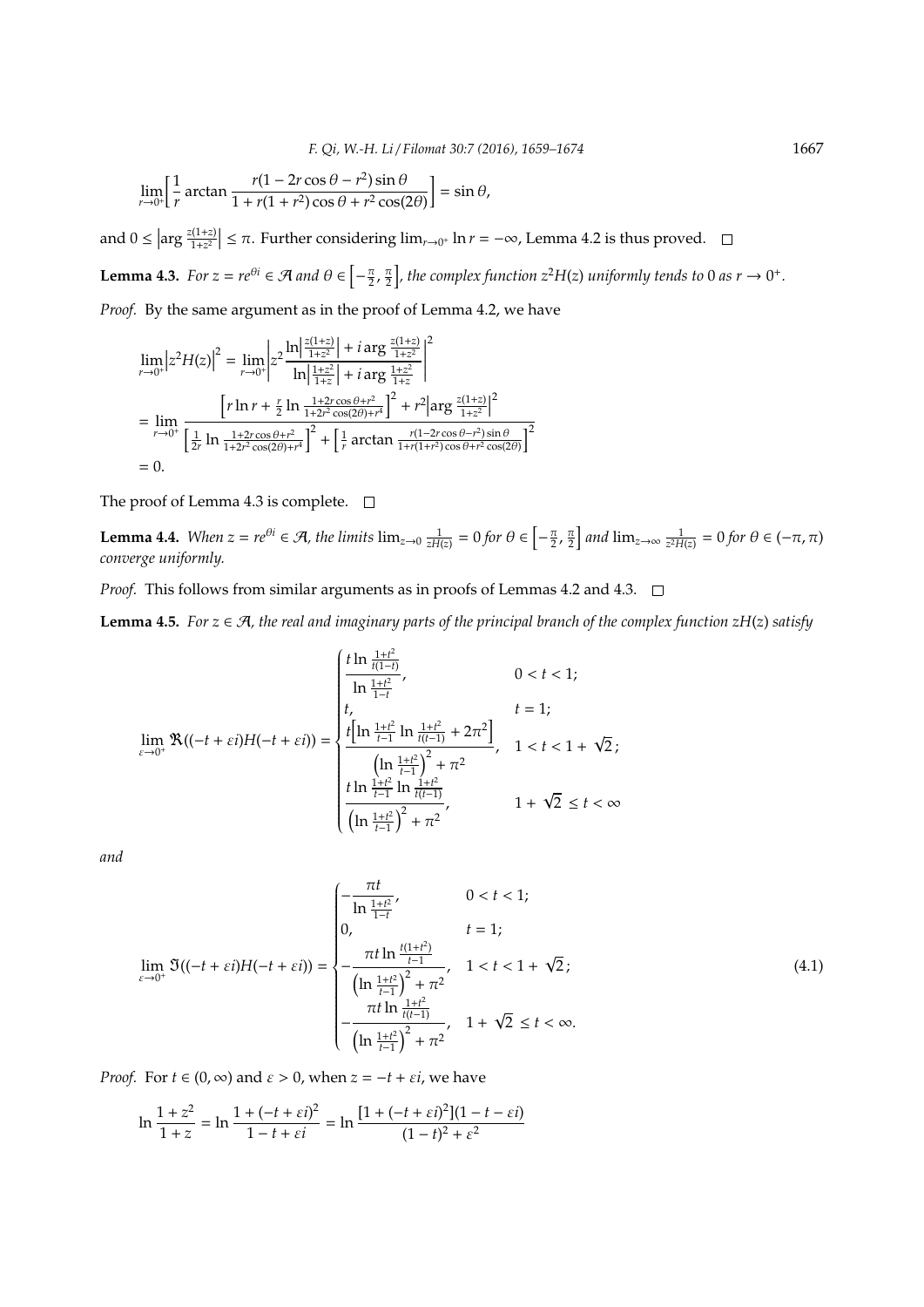$$
= \ln \left| \frac{(1-t)(t^2+1) - \varepsilon^2(t+1) + i\varepsilon(\varepsilon^2 + t^2 - 2t - 1)}{(1-t)^2 + \varepsilon^2} \right|
$$
  
+*i* arg  $\frac{(1-t)(t^2+1) - \varepsilon^2(t+1) + i\varepsilon(\varepsilon^2 + t^2 - 2t - 1)}{(1-t)^2 + \varepsilon^2}$   

$$
\left| \ln \frac{1+t^2}{1-t}, \quad 0 < t < 1 \right|
$$
  

$$
\infty - \frac{7}{2}i, \quad t = 1
$$
  

$$
\ln \frac{1+t^2}{t-1} - \pi i, \quad 1 < t < 1 + \sqrt{2}
$$
  

$$
\ln \frac{1+t^2}{t-1} + \pi i, \quad 1 + \sqrt{2} \le t < \infty
$$

as  $\varepsilon \to 0^+$ . So, it follows that

$$
h(-t + \varepsilon i) = \frac{\ln(-t + \varepsilon i)}{\ln \frac{1 + (-t + \varepsilon i)^2}{1 - t + \varepsilon i}}} \rightarrow \begin{cases} \frac{\ln t + \pi i}{\ln \frac{1 + t^2}{1 - t}}, & 0 < t < 1 \\ 0, & t = 1 \\ \frac{\ln t + \pi i}{\ln \frac{1 + t^2}{1 - 1}} & 1 < t < 1 + \sqrt{2} \\ \frac{\ln t + \pi i}{\ln \frac{1 + t^2}{1 - 1}} & 1 + \sqrt{2} \le t < \infty \end{cases}
$$

$$
= \begin{cases} \frac{\ln t}{\ln \frac{1 + t^2}{1 - 1}} + \frac{\pi}{\ln \frac{1 + t^2}{1 - 1}} i, & 0 < t < 1 \\ 0, & t = 1 \\ \frac{\ln t \ln \frac{1 + t^2}{1 - 1} - \pi^2}{\ln \frac{1 + t^2}{1 - 1}} + \frac{\pi (\ln \frac{1 + t^2}{1 - 1} + \ln t)}{\ln \frac{1 + t^2}{1 - 1}} i, & 1 < t < 1 + \sqrt{2} \\ \frac{\ln t \ln \frac{1 + t^2}{1 - 1}}{\ln \frac{1 + t^2}{1 - 1}} + \frac{\pi^2}{\ln \frac{1 + t^2}{1 - 1}} + \frac{\pi (\ln \frac{1 + t^2}{1 - 1} - \ln t)}{\ln \frac{1 + t^2}{1 - 1}} i, & 1 + \sqrt{2} \le t < \infty \end{cases}
$$

as  $\varepsilon \to 0^+$ . As a result,

$$
\lim_{\varepsilon \to 0^{+}} \Re(h(-t + \varepsilon i)) = \begin{cases} \frac{\ln t}{\ln \frac{1+t^{2}}{1-t}}, & 0 < t < 1; \\ 0, & t = 1; \\ \frac{\ln t \ln \frac{1+t^{2}}{t-1} - \pi^{2}}{\left(\ln \frac{1+t^{2}}{t-1}\right)^{2} + \pi^{2}}, & 1 < t < 1 + \sqrt{2}; \\ \frac{\ln t \ln \frac{1+t^{2}}{t-1}}{\left(\ln \frac{1+t^{2}}{t-1}\right)^{2} + \pi^{2}}, & 1 + \sqrt{2} \le t < \infty \end{cases}
$$
(4.2)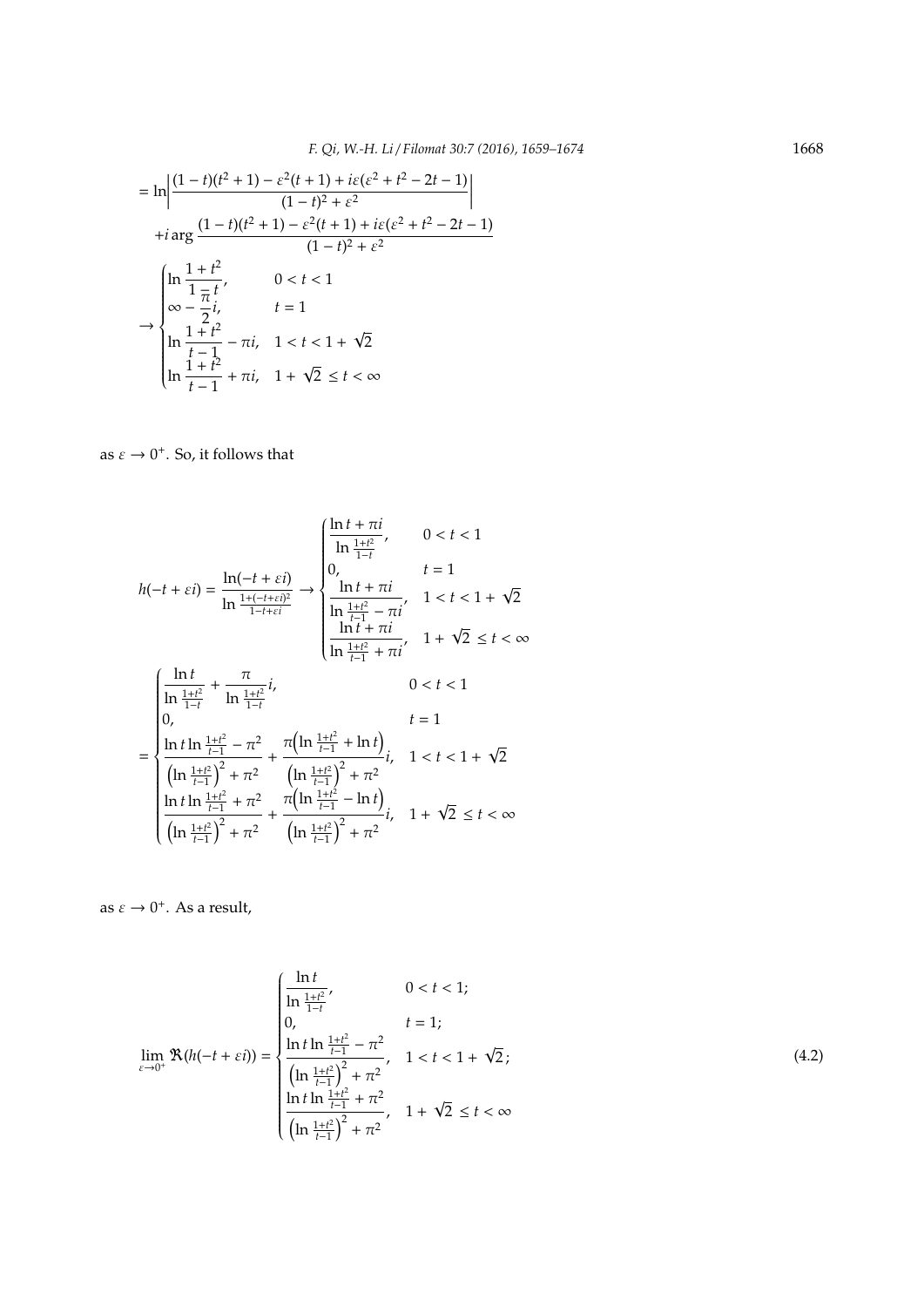and

$$
\lim_{\varepsilon \to 0^{+}} \mathfrak{I}(h(-t + \varepsilon i)) = \begin{cases} \frac{\pi}{\ln \frac{1+t^{2}}{1-t}}, & 0 < t < 1; \\ 0, & t = 1; \\ \frac{\pi(\ln \frac{1+t^{2}}{t-1} + \ln t)}{\left(\ln \frac{1+t^{2}}{t-1}\right)^{2} + \pi^{2}}, & 1 < t < 1 + \sqrt{2}; \\ \frac{\pi(\ln \frac{1+t^{2}}{t-1} - \ln t)}{\left(\ln \frac{1+t^{2}}{t-1}\right)^{2} + \pi^{2}}, & 1 + \sqrt{2} \le t < \infty. \end{cases}
$$
(4.3)

From the relation (2.3) between  $h(x)$  and  $H(x)$  and the property of complex numbers, it follows that

$$
\mathfrak{R}(zH(z))=\mathfrak{R}(zh(z)-z)=\mathfrak{R}(z)\mathfrak{R}(h(z))-\mathfrak{I}(z)\mathfrak{I}(h(z))-\mathfrak{R}(z)
$$

and

$$
\mathfrak{I}(zH(z)) = \mathfrak{I}(zh(z) - z) = \mathfrak{I}(z)\mathfrak{R}(h(z)) + \mathfrak{R}(z)\mathfrak{I}(h(z)) - \mathfrak{I}(z).
$$

Accordingly, we obtain

$$
\lim_{\varepsilon \to 0^+} \Re((-t + \varepsilon i)H(-t + \varepsilon i)) = -t \lim_{\varepsilon \to 0^+} \Re(h(z)) + t = t \Big[1 - \lim_{\varepsilon \to 0^+} \Re(h(z))\Big]
$$

and

$$
\lim_{\varepsilon\to 0^+}\mathfrak{I}((-t+\varepsilon i)H(-t+\varepsilon i))=-t\lim_{\varepsilon\to 0^+}\mathfrak{I}(h(z)).
$$

Combining these with the limits (4.2) and (4.3) and simplifying yield the required limits. Lemma 4.5 is thus proved.  $\square$ 

**Lemma 4.6** (Convolution theorem for Laplace transforms [25, pp. 91–92]). *Let*  $f_i(t)$  *for*  $i = 1, 2$  *be piecewise continuous in arbitrary finite intervals included in* (0, ∞)*. If there exist some constants M<sup>i</sup>* > 0 *and c<sup>i</sup>* ≥ 0 *such that*  $|f_i(t)| \leq M_i e^{c_i t}$  for  $i = 1, 2$ , then

$$
\int_0^{\infty} \left[ \int_0^t f_1(u) f_2(t-u) \, \mathrm{d} \, u \right] e^{-st} \, \mathrm{d} \, t = \int_0^{\infty} f_1(u) e^{-su} \, \mathrm{d} \, u \int_0^{\infty} f_2(v) e^{-sv} \, \mathrm{d} \, v.
$$

#### **5. Proofs of theorems**

 $\overline{a}$ 

We now start out to to prove our main results stated in Theorems 2.2 and 2.3.

*Proof.* [Proof of Theorem 2.2] For any fixed point  $z_0 = x_0 + iy_0 \in \mathbb{C} \setminus (-\infty, 0]$ , choose  $\varepsilon$  and  $r$  such that

$$
\begin{cases} 0 < \varepsilon < |y_0| \le |z_0| < r, \quad y_0 \ne 0, \\ 0 < \varepsilon < x_0 = |z_0| < r, \quad y_0 = 0, \end{cases}
$$

and consider the positively oriented contour  $C(\varepsilon, r)$  in  $\mathbb{C} \setminus (-\infty, 0]$  consisting of the half circle  $z = \varepsilon e^{i\theta}$  for  $\theta \in \left[-\frac{\pi}{2}, \frac{\pi}{2}\right]$  and the half lines  $z = x \pm i\varepsilon$  for  $x \le 0$  until they cut the circle  $|z| = r$ , which close the contour at the points  $-r(\varepsilon) \pm i\varepsilon$ , where  $0 < r(\varepsilon) \rightarrow r$  as  $\varepsilon \rightarrow 0$ . See Figure 1.

For our own convenience, in what follows, let us denote *zH*(*z*) by *G*(*z*).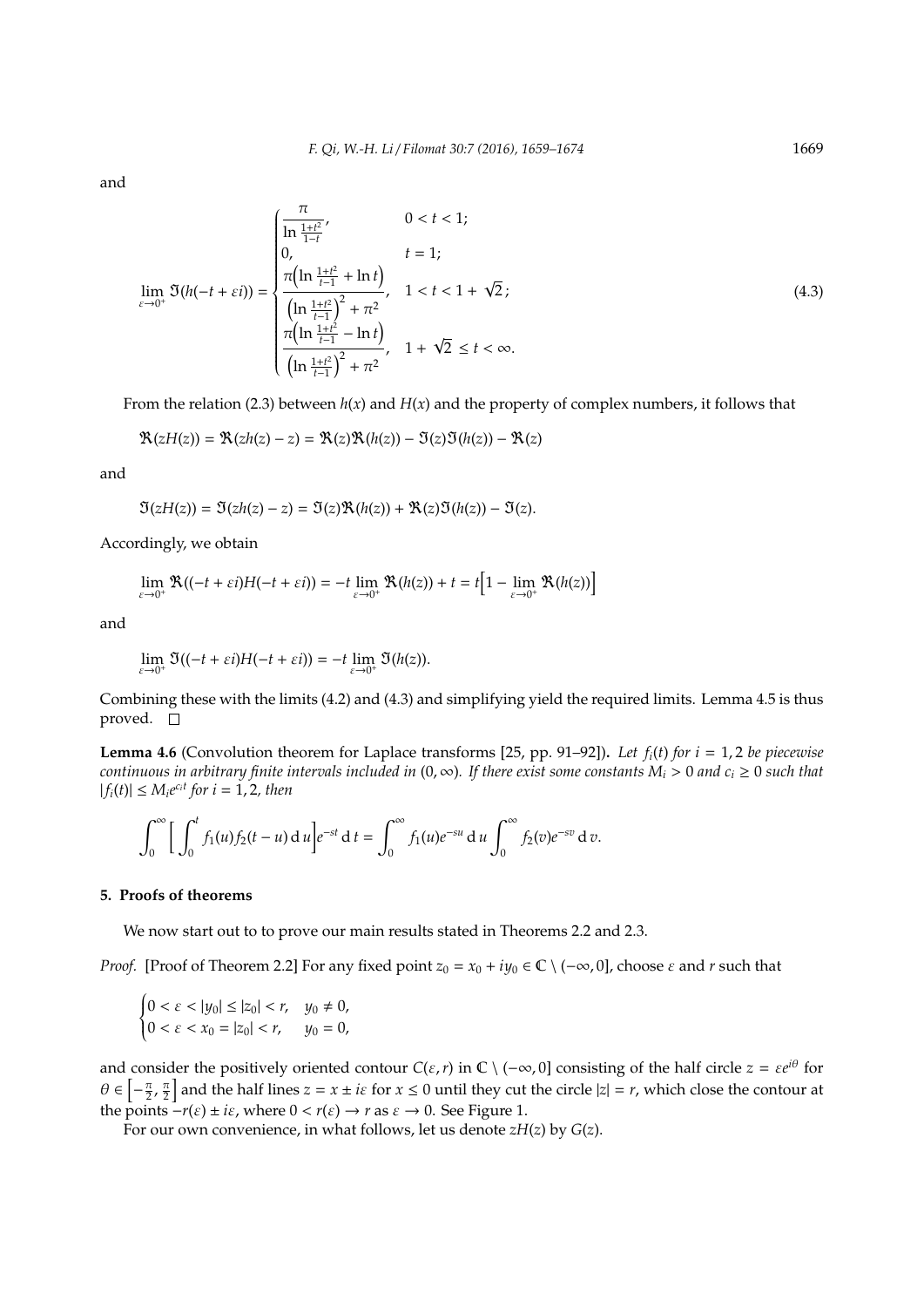*F. Qi, W.-H. Li* / *Filomat 30:7 (2016), 1659–1674* 1670



Figure 1: The contour *C*(ε,*r*)

Applying the Cauchy integral formula in Lemma 4.1 to the function *G*(*z*) on the domain enclosed by the contour  $C(\varepsilon, r)$  gives

$$
G(z_0) = \frac{1}{2\pi i} \Biggl[ \int_{\pi/2}^{-\pi/2} \frac{\varepsilon i e^{i\theta} G(\varepsilon e^{i\theta})}{\varepsilon e^{i\theta} - z_0} d\theta + \int_{\arg[-r(\varepsilon) - \varepsilon i]}^{\arg[-r(\varepsilon) + \varepsilon i]} \frac{i r e^{i\theta} G(r e^{i\theta})}{r e^{i\theta} - z_0} d\theta \Biggr] + \int_{-r(\varepsilon)}^{0} \frac{G(t + \varepsilon i)}{t + \varepsilon i - z_0} d\theta + \int_{0}^{-r(\varepsilon)} \frac{G(t - \varepsilon i)}{t - \varepsilon i - z_0} d\theta \Biggr].
$$
\n(5.1)

By virtue of Lemma 4.2, we deduce that

$$
\lim_{\substack{\varepsilon \to 0^+ \\ r \to \infty}} \int_{\arg[-r(\varepsilon)-\varepsilon i]}^{\arg[-r(\varepsilon)+\varepsilon i]} \frac{ire^{i\theta} G(re^{i\theta})}{re^{i\theta} - z_0} d\theta = \lim_{r \to \infty} \int_{-\pi}^{\pi} \frac{ire^{i\theta} G(re^{i\theta})}{re^{i\theta} - z_0} d\theta = 0.
$$
\n(5.2)

From Lemma 4.3, we see that  $\lim_{z\to 0^+}[zG(z)] = 0$ . Hence, we have

$$
\lim_{\varepsilon \to 0^+} \int_{\pi/2}^{-\pi/2} \frac{\varepsilon i e^{i\theta} G(\varepsilon e^{i\theta})}{\varepsilon e^{i\theta} - z_0} d\theta = 0.
$$
\n(5.3)

Utilizing the readily verified formula  $G(\overline{z}) = \overline{G(z)}$  and the limit (4.1) in Lemma 4.5 results in

$$
\int_{-r(\varepsilon)}^{0} \frac{G(t+\varepsilon i)}{t+\varepsilon i-z_0} dt + \int_{0}^{-r(\varepsilon)} \frac{G(t-\varepsilon i)}{t-\varepsilon i-z_0} dt = \int_{-r(\varepsilon)}^{0} \left[ \frac{G(t+\varepsilon i)}{t+\varepsilon i-z_0} - \frac{G(t-\varepsilon i)}{t-\varepsilon i-z_0} \right] dt
$$

$$
= \int_{-r(\varepsilon)}^{0} \frac{(t-\varepsilon i-z_0)G(t+\varepsilon i)-(t+\varepsilon i-z_0)G(t-\varepsilon i)}{(t+\varepsilon i-z_0)(t-\varepsilon i-z_0)} dt
$$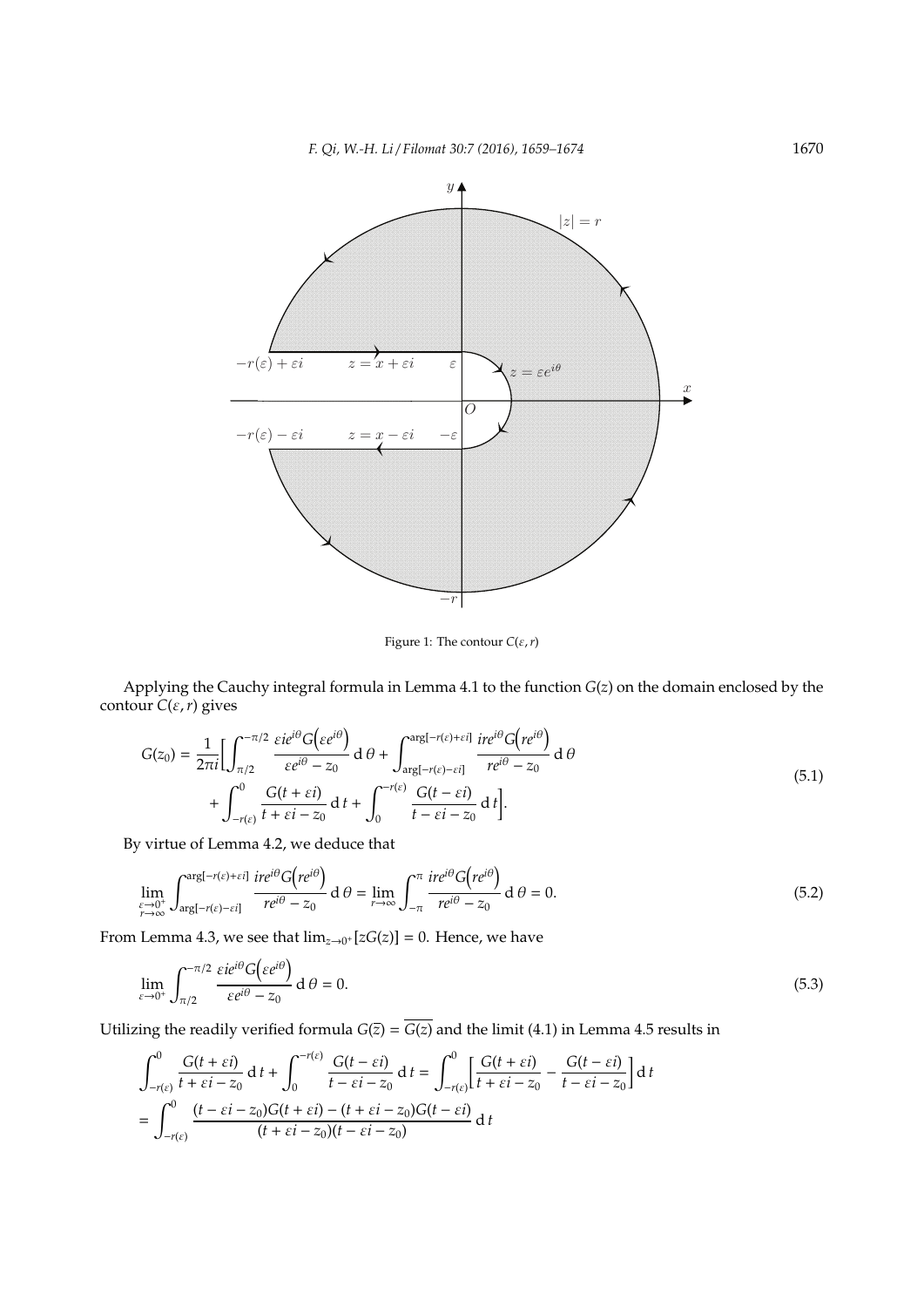$$
\begin{split}\n&= \int_{-r(\varepsilon)}^{0} \frac{(t-z_0)[G(t+\varepsilon i)-G(t-\varepsilon i)]-\varepsilon i[G(t-\varepsilon i)+G(t+\varepsilon i)]}{(t+\varepsilon i-z_0)(t-\varepsilon i-z_0)} dt \\
&= 2i \int_{-r(\varepsilon)}^{0} \frac{(t-z_0)\Im(G(t+\varepsilon i))-\varepsilon \Re(G(t+\varepsilon i))}{(t+\varepsilon i-z_0)(t-\varepsilon i-z_0)} dt \\
&\to 2i \int_{-r}^{0} \frac{\lim_{\varepsilon \to 0^+} \Im(G(t+\varepsilon i))}{t-z_0} dt \\
&= -2i \int_{0}^{r} \frac{\lim_{\varepsilon \to 0^+} \Im(G(-t+\varepsilon i))}{t+z_0} dt \\
&\to -2i \int_{0}^{\infty} \frac{\lim_{\varepsilon \to 0^+} \Im(G(-t+\varepsilon i))}{t+z_0} dt \\
&= 2\pi i \int_{0}^{\infty} \frac{\rho(t)}{t+z_0} dt\n\end{split}
$$

as  $\varepsilon \to 0^+$  and  $r \to \infty$ . Substituting (5.2), (5.3), and the above one into (5.1) and simplifying generate the integral representation (2.4).

It is standard to show that the functions  $\frac{t(1+t^2)}{t-1}$  on  $\left(1, 1+\right)$  $\sqrt{2}$ ) and  $\frac{1+t^2}{t(t-1)}$  on  $\left[1+\right]$  $\left( \overline{2}\, ,\infty \right)$  are bigger than 1. This implies that the function  $\rho(t)$  is non-negative on  $(0, \infty)$ .

By standard argument and Lemma 4.5, we may gain

$$
\lim_{\varepsilon \to 0^{+}} \mathfrak{I}\Big(\frac{1}{(-t + \varepsilon i)^{2} H(-t + \varepsilon i)}\Big)
$$
\n
$$
= \lim_{\varepsilon \to 0^{+}} \mathfrak{I}\Big(\frac{-(\varepsilon \mathfrak{I}(G(-t + \varepsilon i)) + t \mathfrak{R}(G(-t + \varepsilon i))) + i(t \mathfrak{I}(G(-t + \varepsilon i)) - \varepsilon \mathfrak{R}(G(-t + \varepsilon i)))}{(\varepsilon^{2} + t^{2})|G(-t + \varepsilon i)|^{2}}
$$
\n
$$
= \lim_{\varepsilon \to 0^{+}} \frac{t \mathfrak{I}(G(-t + \varepsilon i)) - \varepsilon \mathfrak{R}(G(-t + \varepsilon i))}{(\varepsilon^{2} + t^{2})|G(-t + \varepsilon i)|^{2}}
$$
\n
$$
= \frac{\lim_{\varepsilon \to 0^{+}} \mathfrak{I}(G(-t + \varepsilon i))}{t \lim_{\varepsilon \to 0^{+}} |G(-t + \varepsilon i)|^{2}}
$$

and

$$
\lim_{\varepsilon \to 0^{+}} |G(-t + \varepsilon i)|^{2} = \lim_{\varepsilon \to 0^{+}} [\Re(G(-t + \varepsilon i))]^{2} + \lim_{\varepsilon \to 0^{+}} [\Im(G(-t + \varepsilon i))]^{2}
$$
\n
$$
\left(\ln \frac{1+t^{2}}{t(1-t)}\right)^{2} + \pi^{2}
$$
\n
$$
\left(\ln \frac{1+t^{2}}{1-t}\right)^{2}
$$
\n
$$
\left(\ln \frac{1+t^{2}}{1-t}\right)^{2}
$$
\n
$$
t = 1;
$$
\n
$$
t^{2} \left(\left[\ln \frac{1+t^{2}}{t-1} \ln \frac{1+t^{2}}{t(t-1)} + 2\pi^{2}\right]^{2} + \pi^{2}\left[\ln \frac{t(1+t^{2})}{t-1}\right]^{2}\right)
$$
\n
$$
t = 1;
$$
\n
$$
\left(\ln \frac{1+t^{2}}{t-1}\right)^{2} + \pi^{2}
$$
\n
$$
\left(\ln \frac{1+t^{2}}{t-1}\right)^{2} + \pi^{2}
$$
\n
$$
1 + \sqrt{2} \le t < \infty.
$$

By Lemma 4.4 and the same argument as in the proof of the integral representation (2.4), it follows that

$$
\frac{1}{z^2H(z)} = -\frac{1}{\pi} \int_0^\infty \frac{1}{t+z} \lim_{\varepsilon \to 0^+} \mathfrak{I}\left(\frac{1}{(-t+\varepsilon i)^2H(-t+\varepsilon i)}\right) dt
$$
  
= 
$$
-\frac{1}{\pi} \int_0^\infty \frac{1}{t+z} \frac{\lim_{\varepsilon \to 0^+} \mathfrak{I}(G(-t+\varepsilon i))}{|G(-t+\varepsilon i)|^2} dt = \int_0^\infty \frac{1}{t+z} \frac{\rho(t)}{\varrho(t)} dt.
$$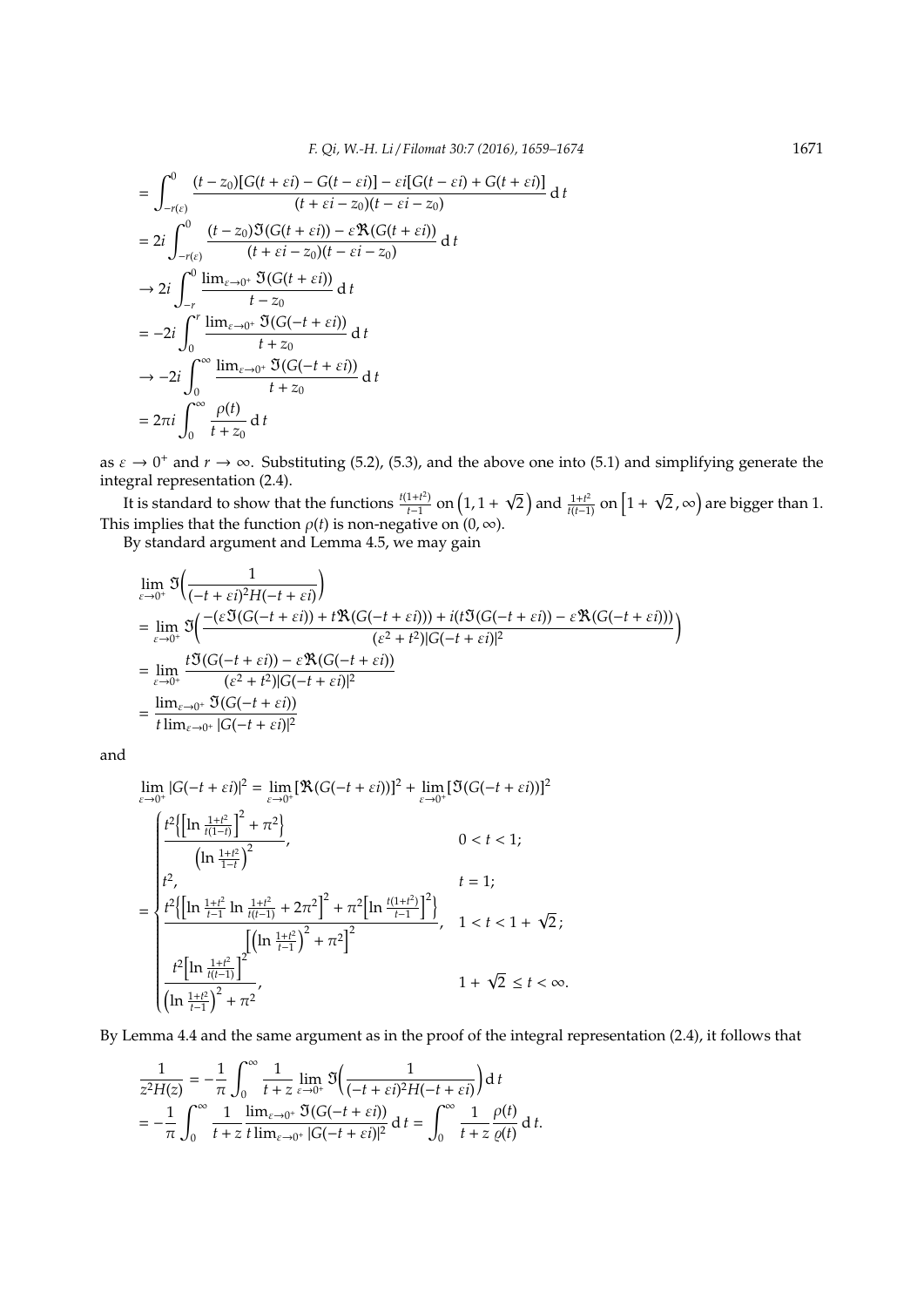The integral representation (2.5) is proved.

By Lemma 4.6 and the integral representation (2.4), it is not difficult to see that

$$
h(z) = 1 + \frac{zH(z)}{z} = 1 + \frac{1}{z} \int_0^{\infty} \frac{\rho(t)}{t + z} dt
$$
  
\n= 1 +  $\int_0^{\infty} e^{-zt} dt \int_0^{\infty} \int_0^{\infty} \rho(t) e^{-u(t+z)} du dt$   
\n= 1 +  $\int_0^{\infty} e^{-zt} dt \int_0^{\infty} [\int_0^{\infty} \rho(u) e^{-tu} du] e^{-tz} dt$   
\n= 1 +  $\int_0^{\infty} [\int_0^t \int_0^{\infty} \rho(u) e^{-vu} du] e^{-tz} dt$   
\n= 1 +  $\int_0^{\infty} [\int_0^{\infty} \int_0^t \rho(u) e^{-vu} dv du] e^{-tz} dt$   
\n= 1 +  $\int_0^{\infty} [\int_0^{\infty} \frac{1 - e^{-tu}}{u} \rho(u) du] e^{-tz} dt$ .

The integral representation (2.6) is proved.

The integral representation (2.5) may be rearranged as

$$
\frac{1}{H(z)} = \int_0^\infty \frac{\rho(t)}{\varrho(t)} \frac{z^2}{t+z} dt = \int_0^\infty \frac{\rho(t)}{\varrho(t)} \left(\frac{t^2}{t+z} + z - t\right) dt
$$
  
\n
$$
= \int_0^\infty \int_0^\infty \frac{t^2 \rho(t)}{\varrho(t)} e^{-(t+z)u} du dt + z \int_0^\infty \frac{\rho(t)}{\varrho(t)} dt - \int_0^\infty \frac{t \rho(t)}{\varrho(t)} dt
$$
  
\n
$$
= \int_0^\infty \left[ \int_0^\infty \frac{u^2 \rho(u)}{\varrho(u)} e^{-ut} du \right] e^{-zt} dt + z \int_0^\infty \frac{\rho(t)}{\varrho(t)} dt - \int_0^\infty \frac{t \rho(t)}{\varrho(t)} dt.
$$

Further considering  $\lim_{x\to 0^+} \frac{1}{H(x)} = 0$  and simplifying leads to the integral representation (2.7). The proof of Theorem 2.2 is complete.  $\square$ 

*Proof.* [Proof of Theorem 2.3] The properties  $h(x)$ ,  $H(x) \in C[(0, \infty)]$  follow immediately from the integral representation (2.6).

The integral representation (2.8) is a rearrangement of (2.4).

The integral representation (2.4) shows that  $\deg_{cm}^{x} H(x) \ge 1$ . On the other hand, if  $x^{\alpha} H(x) \in C[(0, \infty)]$ , then its first derivative is non-negative, that is,

$$
\alpha \le -\frac{xH'(x)}{H(x)} = \frac{x(x^2 + 2x - 1) \ln \frac{x(x+1)}{x^2 + 1} + (x^2 - 2x - 1) \ln \frac{x^2 + 1}{x + 1}}{(x + 1)(x^2 + 1) \ln \frac{x(x+1)}{x^2 + 1} \ln \frac{x^2 + 1}{x + 1}} \to 1
$$

as  $x \to 0^+$ . This implies that  $\deg_{cm}^x H(x) \le 1$ . Hence, the degree in (2.9) holds.

The property  $\frac{1}{H(x)} \in \mathcal{B}[(0,\infty)]$  follows readily from (2.7). The property  $H(x) \in \mathcal{L}[(0,\infty)]$  may be conclude from [4, pp. 161–162, Theorem 3] which reads that if  $f \in \mathcal{B}[I]$  then  $\frac{1}{f} \in \mathcal{L}[I]$  for any interval  $I \subseteq \mathbb{R}$ .

Comparing (1.1) with (2.4) acquires  $xH(x) \in S$ . By [23, Theorem 7.3], it follows that  $\frac{1}{xH(x)} \in C\mathcal{B}$ . By the integral representation (2.5), it follows that

$$
\frac{1}{zH(z)} = \int_0^\infty \frac{\rho(t)}{\varrho(t)} \frac{z}{t+z} dt = \int_0^\infty \frac{t\rho(t)}{\varrho(t)} \left(\frac{1}{t} - \frac{1}{t+z}\right) dt
$$

$$
= \int_0^\infty \frac{t\rho(t)}{\varrho(t)} \left[\int_0^\infty e^{-tu} du - \int_0^\infty e^{-(t+z)u} du\right] dt
$$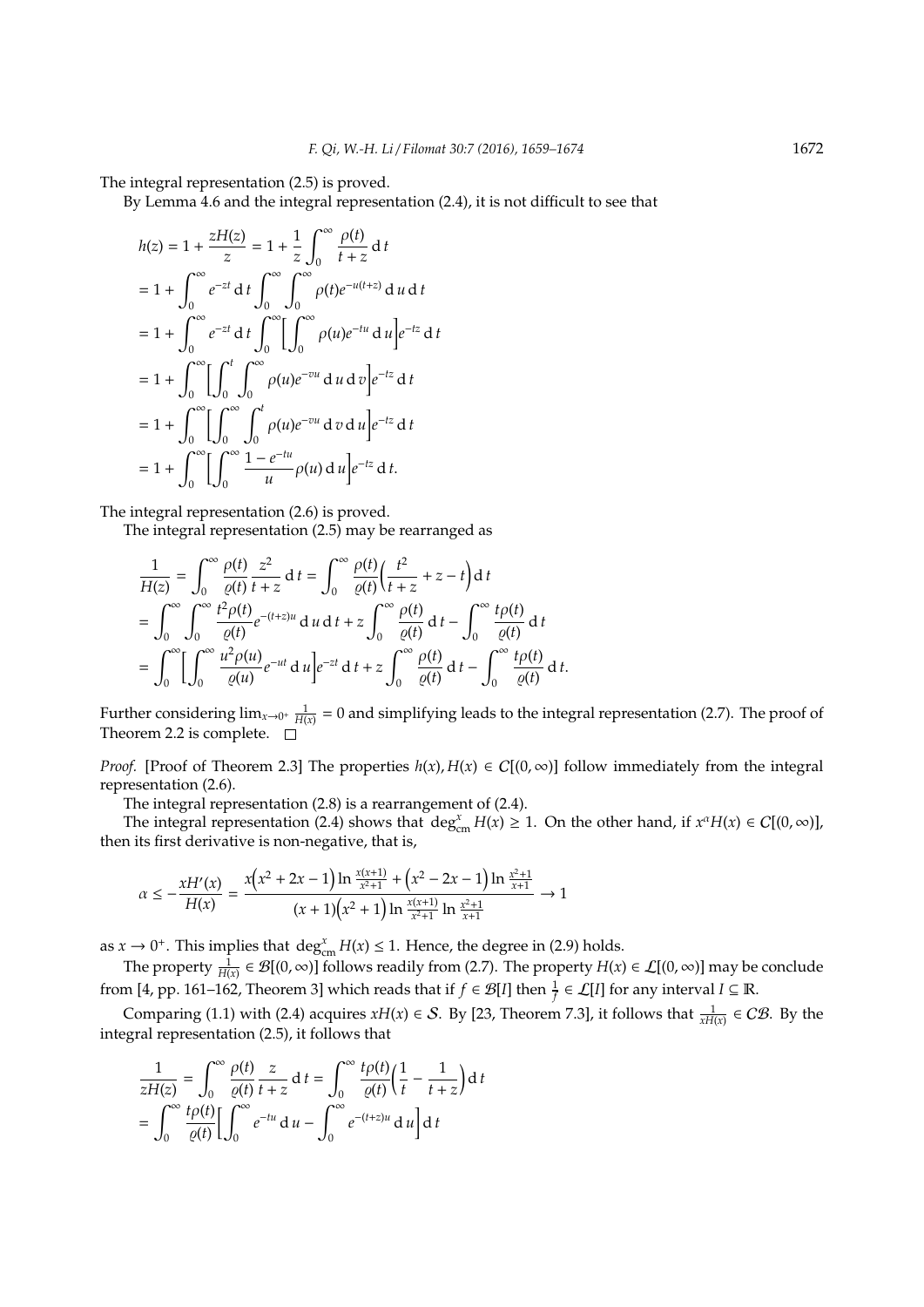$$
= \int_0^\infty \Biggl[ \int_0^\infty \frac{t \rho(t)}{\varrho(t)} e^{-tu} dt \Biggr] \Biggl( 1 - e^{-zu} \Biggr) du.
$$

Lévy-Khintchine representation (2.11) follows.

It is obvious that the density of Lévy-Khintchine representation (2.11) is

$$
m(t) = \int_0^\infty \frac{u\rho(u)}{\varrho(u)} e^{-ut} \, \mathrm{d} \, u \in C[(0, \infty)].
$$

If  $t^{\alpha}m(t) \in C[(0,\infty)]$ , then, as discussed above,

$$
\alpha \le -\frac{tm'(t)}{m(t)} = \frac{t \int_0^\infty \frac{u^2 \rho(u)}{\varrho(u)} e^{-ut} du}{\int_0^\infty \frac{u \rho(u)}{\varrho(u)} e^{-ut} du} \to 0
$$

as  $t \rightarrow 0^+$ . This implies the degrees in (2.12) and (2.10).

The properties  $\frac{1}{x^2H(x)} \in S$  and  $x^2H(x) \in CB$  follow from (2.5) and [23, Theorem 7.3]. By (2.4), we have

$$
z^{2}H(z)=\int_{0}^{\infty}\rho(t)\frac{z}{t+z}\,dt=\int_{0}^{\infty}\Bigl[\int_{0}^{\infty}t\rho(t)e^{-tu}\,dt\Bigr]\Bigl(1-e^{-zu}\Bigr)\,dt.
$$

Lévy-Khintchine representation  $(2.14)$  is established.

The degrees appeared in (2.15) and (2.13) may be calculated by the same argument as in the proof of the degrees in (2.12).

By virtue of the second inclusion in (1.2), the logarithmically complete monotonicity  $xH(x) \in \mathcal{L}[(0,\infty)]$ and  $\frac{1}{x^2H(x)} \in \mathcal{L}[(0, \infty)]$  may be derived from the properties  $xH(x) \in S$  and  $\frac{1}{x^2H(x)} \in S$  respectively.

All of positive operator monotonicity may be deduced from the property that they are complete Bernstein functions by available of [23, Theorem 12.17] recited on page 1662 and before Definition 1.10. The proof of Theorem 2.3 is complete.  $\square$ 

*Remark* 5.1*.* This paper is a slightly revised version of the preprints [17, 18].

#### *Acknowledgements*

The first author thanks Professor Junesang Choi at Dongguk University in South Korea for his warming invitation and financial support for the first author to attend the 22ICFIDCAA.

# **References**

- [1] R. D. Atanassov and U. V. Tsoukrovski, *Some properties of a class of logarithmically completely monotonic functions*, C. R. Acad. Bulgare Sci. **41** (1988), no. 2, 21–23.
- [2] C. Berg, *Integral representation of some functions related to the gamma function*, Mediterr. J. Math. **1** (2004), no. 4, 433–439; Available online at http://dx.doi.org/10.1007/s00009-004-0022-6.
- [3] Á. Besenyei, On complete monotonicity of some functions related to means, Math. Inequal. Appl. 16 (2013), no. 1, 233-239; Available online at http://dx.doi.org/10.7153/mia-16-17.
- [4] C.-P. Chen, F. Qi, and H. M. Srivastava, *Some properties of functions related to the gamma and psi functions*, Integral Transforms Spec. Funct. **21** (2010), no. 2, 153–164; Available online at http://dx.doi.org/10.1080/10652460903064216.
- [5] T. W. Gamelin, *Complex Analysis*, Undergraduate Texts in Mathematics, Springer, New York-Berlin-Heidelberg, 2001; Available online at http://dx.doi.org/10.1007/978-0-387-21607-2.
- [6] B.-N. Guo and F. Qi, *A completely monotonic function involving the tri-gamma function and with degree one*, Appl. Math. Comput. **218** (2012), no. 19, 9890–9897; Available online at http://dx.doi.org/10.1016/j.amc.2012.03.075.
- [7] B.-N. Guo and F. Qi, *A property of logarithmically absolutely monotonic functions and the logarithmically complete monotonicity of a power-exponential function*, Politehn. Univ. Bucharest Sci. Bull. Ser. A Appl. Math. Phys. **72** (2010), no. 2, 21–30.
- [8] B.-N. Guo and F. Qi, *Monotonicity of functions connected with the gamma function and the volume of the unit ball*, Integral Transforms Spec. Funct. **23** (2012), no. 9, 701–708; Available online at http://dx.doi.org/10.1080/10652469.2011.627511.
- [9] B.-N. Guo and F. Qi, *On the degree of the weighted geometric mean as a complete Bernstein function*, Afr. Mat. **26** (2015), no. 7, 1253–1262; Available online at http://dx.doi.org/10.1007/s13370-014-0279-2.